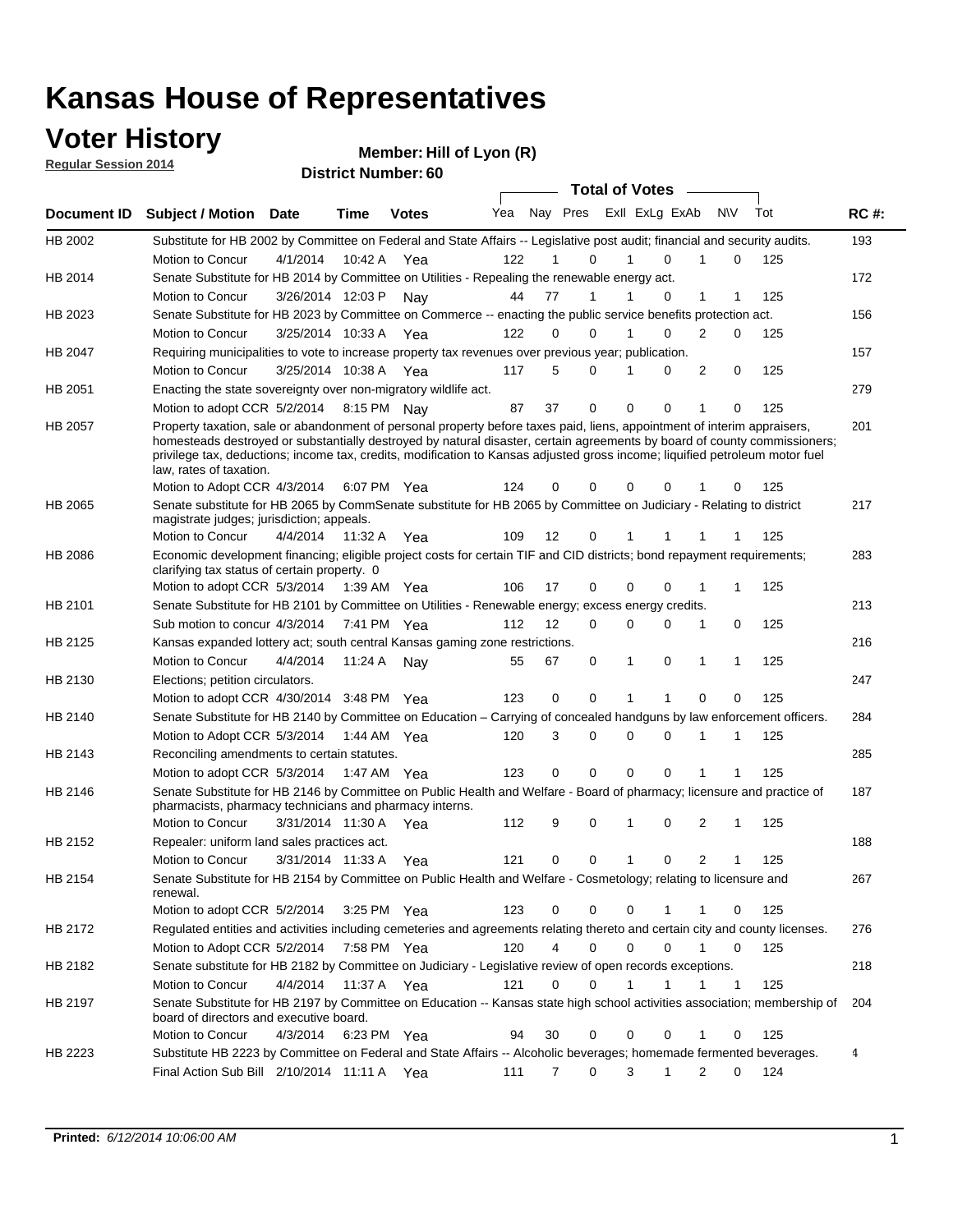#### **Voter History**<br> **Reqular Session 2014 Regular Session 2014**

| noguidi ocoololi 4017 |                                                                                                                                                                                                                                                                                                                                                                                                                                                                                                                                                                                                                                                                                                                                                                                                                                                                                                                 | <b>District Number: 60</b> |             |              |     |    |             |                            |              |           |     |             |
|-----------------------|-----------------------------------------------------------------------------------------------------------------------------------------------------------------------------------------------------------------------------------------------------------------------------------------------------------------------------------------------------------------------------------------------------------------------------------------------------------------------------------------------------------------------------------------------------------------------------------------------------------------------------------------------------------------------------------------------------------------------------------------------------------------------------------------------------------------------------------------------------------------------------------------------------------------|----------------------------|-------------|--------------|-----|----|-------------|----------------------------|--------------|-----------|-----|-------------|
|                       |                                                                                                                                                                                                                                                                                                                                                                                                                                                                                                                                                                                                                                                                                                                                                                                                                                                                                                                 |                            |             |              |     |    |             | Total of Votes -           |              |           |     |             |
| Document ID           | <b>Subject / Motion Date</b>                                                                                                                                                                                                                                                                                                                                                                                                                                                                                                                                                                                                                                                                                                                                                                                                                                                                                    |                            | <b>Time</b> | <b>Votes</b> | Yea |    |             | Nay Pres Exll ExLg ExAb    |              | <b>NV</b> | Tot | <b>RC#:</b> |
| HB 2223               | Substitute for HB 2223 by Committee on Federal and State Affairs—Alcoholic beverages; homemade fermented beverages;<br>microbrewery gallonage expanded; liquor license length of citizenship.                                                                                                                                                                                                                                                                                                                                                                                                                                                                                                                                                                                                                                                                                                                   |                            |             |              |     |    |             |                            |              |           |     | 205         |
| HB 2231               | <b>Motion to Concur</b><br>Senate Substitute for Substitute for HB 2231 by Committee on Ways and Means - Appropriations for FY 2014, FY 2015, FY                                                                                                                                                                                                                                                                                                                                                                                                                                                                                                                                                                                                                                                                                                                                                                | 4/3/2014                   |             | 6:27 PM Yea  | 115 | 9  | 0           | 0<br>0                     |              | 0         | 125 | 282         |
|                       | 2016, FY 2017 and FY 2018 for various state agencies; capital improvement projects; claims against the state.<br>Motion to adopt CCR 5/2/2014                                                                                                                                                                                                                                                                                                                                                                                                                                                                                                                                                                                                                                                                                                                                                                   |                            |             | 9:48 PM Yea  | 70  | 54 | 0           | $\Omega$<br>0              | $\mathbf{1}$ | 0         | 125 |             |
| HB 2246               | Substitute for HB 2246 by Committee on Commerce, Labor and Economic Development - Peer review for certain licensed<br>technical professions.                                                                                                                                                                                                                                                                                                                                                                                                                                                                                                                                                                                                                                                                                                                                                                    |                            |             |              |     |    |             |                            |              |           |     | 38          |
| HB 2246               | EFA Sub Bill<br>Substitute for HB 2246 by Committee on Commerce, Labor and Economic Development - Peer review for certain licensed<br>technical professions.                                                                                                                                                                                                                                                                                                                                                                                                                                                                                                                                                                                                                                                                                                                                                    | 2/21/2014 1:34 PM Yea      |             |              | 120 | 0  | $\Omega$    | 0<br>1                     | 2            |           | 124 | 260         |
|                       | Motion to Concur                                                                                                                                                                                                                                                                                                                                                                                                                                                                                                                                                                                                                                                                                                                                                                                                                                                                                                | 5/2/2014                   |             | 11:40 A Yea  | 124 | 0  | 0           | 0                          | 0            | 0         | 125 |             |
| HB 2272               | Kansas expanded lottery act; southeast Kansas gaming zone; privilege fee and investment threshold amount reduced.                                                                                                                                                                                                                                                                                                                                                                                                                                                                                                                                                                                                                                                                                                                                                                                               |                            |             |              |     |    |             |                            |              |           |     | 200         |
|                       | <b>Motion to Concur</b>                                                                                                                                                                                                                                                                                                                                                                                                                                                                                                                                                                                                                                                                                                                                                                                                                                                                                         | 4/2/2014                   |             | 4:18 PM Yea  | 84  | 36 | 0           | $\Omega$<br>$\Omega$       |              | 4         | 125 |             |
| HB 2296               | Campaign finance; permitted uses of campaign funds; increased exemption amount for certain candidates; contributor<br>information; lobbyist filings.                                                                                                                                                                                                                                                                                                                                                                                                                                                                                                                                                                                                                                                                                                                                                            |                            |             |              |     |    |             |                            |              |           |     | 248         |
|                       | Motion to adopt CCR 4/30/2014 3:53 PM Yea                                                                                                                                                                                                                                                                                                                                                                                                                                                                                                                                                                                                                                                                                                                                                                                                                                                                       |                            |             |              | 119 | 4  | 0           | 1                          | 0            | 0         | 125 |             |
| HB 2296               | Campaign finance; permitted uses of campaign funds; increased exemption amount for certain candidates; contributor<br>information; lobbyist filings.                                                                                                                                                                                                                                                                                                                                                                                                                                                                                                                                                                                                                                                                                                                                                            |                            |             |              |     |    |             |                            |              |           |     | 287         |
|                       | Motion to Override<br>Veto                                                                                                                                                                                                                                                                                                                                                                                                                                                                                                                                                                                                                                                                                                                                                                                                                                                                                      | 5/30/2014 10:24 A          |             | Yea          | 96  | 5  | 0           | $\mathbf 0$<br>$\mathbf 0$ | 0            | 24        | 125 |             |
| HB 2298               | Senate Sub for HB 2298 by Committee on Judiciary - Uniform controlled substances act. Senate Sub for HB 2298 by<br>Committee on Judiciary - Uniform controlled substances act.                                                                                                                                                                                                                                                                                                                                                                                                                                                                                                                                                                                                                                                                                                                                  |                            |             |              |     |    |             |                            |              |           |     | 209         |
|                       | Motion to Concur                                                                                                                                                                                                                                                                                                                                                                                                                                                                                                                                                                                                                                                                                                                                                                                                                                                                                                | 4/3/2014                   |             | 6:40 PM Yea  | 123 |    | $\mathbf 0$ | $\mathbf 0$<br>$\Omega$    | 1            | 0         | 125 |             |
| HB 2303               | Relating to driver's license fees; driving under the influence equipment fund.                                                                                                                                                                                                                                                                                                                                                                                                                                                                                                                                                                                                                                                                                                                                                                                                                                  |                            |             |              |     |    |             |                            |              |           |     | 1           |
|                       | Motion to adopt CCR 1/22/2014 11:45 A Yea                                                                                                                                                                                                                                                                                                                                                                                                                                                                                                                                                                                                                                                                                                                                                                                                                                                                       |                            |             |              | 109 | 11 | $\mathbf 0$ | 1<br>0                     | 4            | $\Omega$  | 125 |             |
| HB 2312               | Local governments; investment of idle funds; changes.                                                                                                                                                                                                                                                                                                                                                                                                                                                                                                                                                                                                                                                                                                                                                                                                                                                           |                            |             |              |     |    |             |                            |              |           |     | 253         |
|                       | Motion to Concur                                                                                                                                                                                                                                                                                                                                                                                                                                                                                                                                                                                                                                                                                                                                                                                                                                                                                                | 5/1/2014                   |             | 4:31 PM Yea  | 123 | 2  | $\Omega$    | $\Omega$<br>$\Omega$       | 0            | $\Omega$  | 125 |             |
| HB 2338               | Substitute for HB 2338 by Committee on Ways and Means - Judicial branch; supplemental appropriation for fiscal year 2015,<br>judiciary operations; increasing various docket fees and creating new docket fees; annually, allowing the allocation of a budget<br>for each judicial district court operations, chief judge would have the authority to expend funds as necessary to carry out the<br>functions of such district if such chief judge elected to do so, including establishing what court personnel are necessary and<br>their compensation; district court judges in judicial district elect chief judge and court of appeals judges elect chief judge of the<br>court of appeals; district judge and district magistrate judge vacancies; statutory authority for longevity bonus for judicial<br>branch employees repealed; nonseverability clause.<br>Motion to Adopt CCR 4/4/2014 7:17 PM Nay |                            |             |              | 66  | 57 | 0           | 0<br>0                     | 2            | 0         | 125 | 229         |
| HB 2378               | Senate Substitute for HB 2378 by Committee on Assessment and Taxation - Providing sales tax exemption for sales of certain 189<br>machinery and equipment used for surface mining activities.                                                                                                                                                                                                                                                                                                                                                                                                                                                                                                                                                                                                                                                                                                                   |                            |             |              |     |    |             |                            |              |           |     |             |
|                       | Motion to Concur                                                                                                                                                                                                                                                                                                                                                                                                                                                                                                                                                                                                                                                                                                                                                                                                                                                                                                | 3/31/2014 11:35 A          |             | Yea          | 117 | 4  | 0           | 1<br>0                     | 2            |           | 125 |             |
| HB 2389               | Senate Substitute for HB 2389 by Committee on Judiciary - Crimes and criminal procedure; mistreatment of a dependent adult 277<br>or an elder person; RICO; warrants; discharge of certain persons; appeals.                                                                                                                                                                                                                                                                                                                                                                                                                                                                                                                                                                                                                                                                                                    |                            |             |              |     |    |             |                            |              |           |     |             |
|                       | Motion to Adopt CCR 5/2/2014 8:05 PM Yea                                                                                                                                                                                                                                                                                                                                                                                                                                                                                                                                                                                                                                                                                                                                                                                                                                                                        |                            |             |              | 123 | 1  | 0           | 0<br>0                     | 1            | 0         | 125 |             |
| HB 2398               | Relating to the Kansas revised limited liability company act.                                                                                                                                                                                                                                                                                                                                                                                                                                                                                                                                                                                                                                                                                                                                                                                                                                                   |                            |             |              |     |    |             |                            |              |           |     | 28          |
|                       | <b>Final Action</b><br>Amended                                                                                                                                                                                                                                                                                                                                                                                                                                                                                                                                                                                                                                                                                                                                                                                                                                                                                  | 2/21/2014 11:13 A Yea      |             |              | 120 | 1  | 0           | 1<br>0                     | 2            | 0         | 124 |             |
| HB 2402               | National day of the cowboy.                                                                                                                                                                                                                                                                                                                                                                                                                                                                                                                                                                                                                                                                                                                                                                                                                                                                                     |                            |             |              |     |    |             |                            |              |           |     | 163         |
|                       | <b>Final Action</b>                                                                                                                                                                                                                                                                                                                                                                                                                                                                                                                                                                                                                                                                                                                                                                                                                                                                                             | 3/26/2014 10:55 A          |             | Yea          | 116 | 7  | 0           | 0<br>1                     | 1            | 0         | 125 |             |
| HB 2417               | Expansion of rural opportunity zones.                                                                                                                                                                                                                                                                                                                                                                                                                                                                                                                                                                                                                                                                                                                                                                                                                                                                           |                            |             |              |     |    |             |                            |              |           |     | 61          |
|                       | <b>Final Action</b><br>Amended                                                                                                                                                                                                                                                                                                                                                                                                                                                                                                                                                                                                                                                                                                                                                                                                                                                                                  | 2/27/2014 10:16 A          |             | Yea          | 104 | 19 | 0           | 0<br>0                     | $\mathbf{1}$ | 0         | 124 |             |
| HB 2418               | Adult care home licensure act; removal of outdated rule and regulation reference.                                                                                                                                                                                                                                                                                                                                                                                                                                                                                                                                                                                                                                                                                                                                                                                                                               |                            |             |              |     |    |             |                            |              |           |     | 6           |
|                       | <b>Final Action</b>                                                                                                                                                                                                                                                                                                                                                                                                                                                                                                                                                                                                                                                                                                                                                                                                                                                                                             | 2/12/2014 11:20 A          |             | Yea          | 121 | 0  | 0           | 1<br>0                     | 2            | 0         | 124 |             |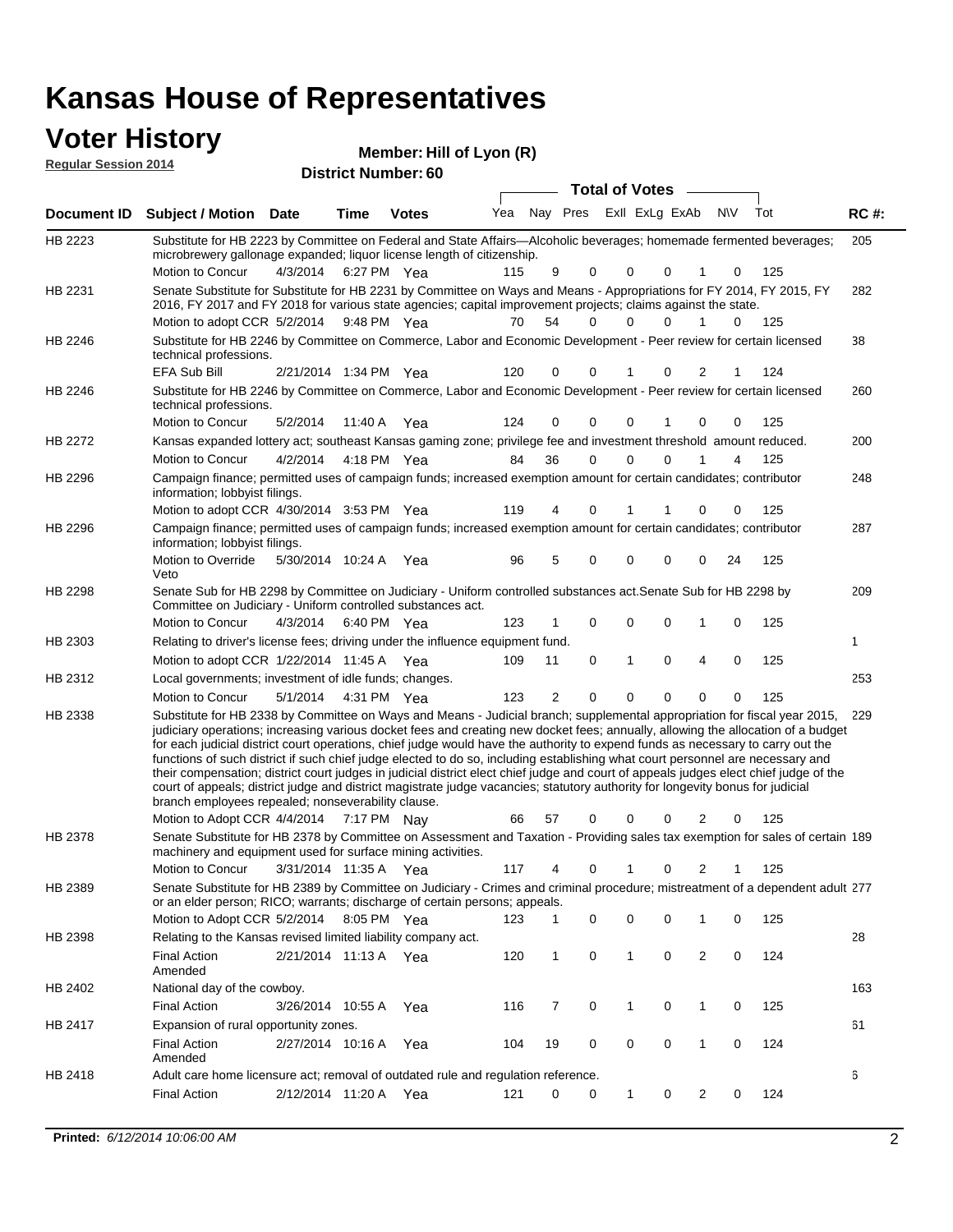### **Voter History**

**Regular Session 2014**

#### **Member: Hill of Lyon (R)**

|             |                                                                                                                                                                                                                                                                                                                                                      |                       |             | <b>DISUILLINUIIIIDEI.UU</b> |     |             |          |             | <b>Total of Votes</b> |                |              |     |                |
|-------------|------------------------------------------------------------------------------------------------------------------------------------------------------------------------------------------------------------------------------------------------------------------------------------------------------------------------------------------------------|-----------------------|-------------|-----------------------------|-----|-------------|----------|-------------|-----------------------|----------------|--------------|-----|----------------|
| Document ID | <b>Subject / Motion Date</b>                                                                                                                                                                                                                                                                                                                         |                       | Time        | <b>Votes</b>                | Yea |             | Nay Pres |             | Exll ExLg ExAb        |                | <b>NV</b>    | Tot | <b>RC#:</b>    |
| HB 2418     | Kansas department for aging and disability services; adult care homes                                                                                                                                                                                                                                                                                |                       |             |                             |     |             |          |             |                       |                |              |     | 221            |
|             | Motion to Concur                                                                                                                                                                                                                                                                                                                                     | 4/4/2014              | 11:49 A     | Yea                         | 122 | 0           | 0        | 1           | 1                     | 1              | 0            | 125 |                |
| HB 2419     | City annexation; fire district territory; detachment.                                                                                                                                                                                                                                                                                                |                       |             |                             |     |             |          |             |                       |                |              |     | 120            |
|             | <b>Final Action</b>                                                                                                                                                                                                                                                                                                                                  | 3/17/2014 11:19 A     |             | Yea                         | 122 | 0           | 0        | $\mathbf 0$ | 0                     | 2              | $\mathbf{1}$ | 125 |                |
| HB 2419     | City annexation; fire district territory; detachment.                                                                                                                                                                                                                                                                                                |                       |             |                             |     |             |          |             |                       |                |              |     | 196            |
|             | Motion to Concur                                                                                                                                                                                                                                                                                                                                     | 4/2/2014              | 10:32 A     | Yea                         | 122 | 0           | 0        | $\mathbf 0$ | 0                     | 2              | $\mathbf{1}$ | 125 |                |
| HB 2420     | School crossing quards.                                                                                                                                                                                                                                                                                                                              |                       |             |                             |     |             |          |             |                       |                |              |     | 5              |
|             | <b>Final Action</b><br>Amended                                                                                                                                                                                                                                                                                                                       | 2/10/2014 11:12 A     |             | Yea                         | 118 | 0           | 0        | 3           | 1                     | 2              | 0            | 124 |                |
| HB 2420     | School crossing guards.                                                                                                                                                                                                                                                                                                                              |                       |             |                             |     |             |          |             |                       |                |              |     | 197            |
|             | Motion to Concur                                                                                                                                                                                                                                                                                                                                     | 4/2/2014              | 10:34 A     | Yea                         | 123 | 0           | 0        | 0           | 0                     | 2              | 0            | 125 |                |
| HB 2422     | Defining watercraft for purposes of taxation.                                                                                                                                                                                                                                                                                                        |                       |             |                             |     |             |          |             |                       |                |              |     | 14             |
|             | <b>Final Action</b><br>Amended                                                                                                                                                                                                                                                                                                                       | 2/14/2014 11:13 A     |             | Yea                         | 118 | 0           | 0        | 2           | $\mathbf 0$           | 4              | 0            | 124 |                |
| HB 2424     | Robert G. (Bob) Bethell interchange.                                                                                                                                                                                                                                                                                                                 |                       |             |                             |     |             |          |             |                       |                |              |     | 85             |
|             | <b>EFA Sub Bill</b>                                                                                                                                                                                                                                                                                                                                  | 2/27/2014 4:03 PM Yea |             |                             | 119 | 4           | 0        | 0           | $\mathbf 0$           | 1              | $\Omega$     | 124 |                |
| HB 2424     | Substitute for HB 2424 by Committee on Transportation - Designating the Robert G. (Bob) Bethell interchange; the SGT David 190<br>Enzbrenner memorial highway; t the Pack S Clair highway; the ancient Indian traders trail; the Harper county veterans<br>memorial highway; the Bonnie Huy memorial highway; the Bonnie Sharp memorial interchange. |                       |             |                             |     |             |          |             |                       |                |              |     |                |
|             | Motion to Concur                                                                                                                                                                                                                                                                                                                                     | 3/31/2014 11:37 A Yea |             |                             | 117 | 3           | 0        | 1           | 0                     | 2              | 2            | 125 |                |
| HB 2429     | Making the water conservation program part of and supplemental to the Kansas water appropriation act.                                                                                                                                                                                                                                                |                       |             |                             |     |             |          |             |                       |                |              |     | $\overline{7}$ |
|             | <b>Final Action</b><br>Amended                                                                                                                                                                                                                                                                                                                       | 2/12/2014 11:22 A     |             | Yea                         | 121 | $\mathbf 0$ | 0        | 1           | $\Omega$              | $\overline{2}$ | 0            | 124 |                |
| HB 2430     | Promoting employment across Kansas act; benefits.                                                                                                                                                                                                                                                                                                    |                       |             |                             |     |             |          |             |                       |                |              |     | 90             |
|             | EFA Sub Bill                                                                                                                                                                                                                                                                                                                                         | 2/27/2014 4:08 PM Yea |             |                             | 110 | 13          | 0        | 0           | 0                     | 1              | $\Omega$     | 124 |                |
| HB 2430     | Substitute for HB 2430 by Committee on Commerce, Labor and Economic Development - Promoting employment across<br>Kansas act; benefits.                                                                                                                                                                                                               |                       |             |                             |     |             |          |             |                       |                |              |     | 278            |
|             | Motion to adopt CCR 5/2/2014                                                                                                                                                                                                                                                                                                                         |                       | 8:09 PM Yea |                             | 114 | 10          | 0        | 0           | $\mathbf 0$           | 1              | 0            | 125 |                |
| HB 2433     | Relating to the Kansas uniform securities act.                                                                                                                                                                                                                                                                                                       |                       |             |                             |     |             |          |             |                       |                |              |     | 62             |
|             | <b>Final Action</b><br>Amended                                                                                                                                                                                                                                                                                                                       | 2/27/2014 10:17 A Yea |             |                             | 123 | 0           | 0        | $\mathbf 0$ | $\mathbf 0$           | 1              | 0            | 124 |                |
| HB 2433     | Relating to the Kansas uniform securities act.                                                                                                                                                                                                                                                                                                       |                       |             |                             |     |             |          |             |                       |                |              |     | 243            |
|             | Motion to adopt CCR 4/30/2014 3:27 PM Yea                                                                                                                                                                                                                                                                                                            |                       |             |                             | 123 | 0           | 0        | 1           | 1                     | 0              | 0            | 125 |                |
| HB 2436     | Substitute for HB 2436 by Committee on Vision 2020 - Boards of cosmetology and barbering; agreements on inspectors of<br>dual-licensed facilities.                                                                                                                                                                                                   |                       |             |                             |     |             |          |             |                       |                |              |     | 19             |
|             | Final Action Sub Bill 2/19/2014 11:32 A                                                                                                                                                                                                                                                                                                              |                       |             | Yea                         | 122 | 0           | 0        | 0           | $\Omega$              | 2              | 0            | 124 |                |
| HB 2436     | Substitute for HB 2436 by Committee on Vision 2020 - Boards of cosmetology and barbering; agreements on inspectors of<br>dual-licensed facilities.                                                                                                                                                                                                   |                       |             |                             |     |             |          |             |                       |                |              |     | 206            |
|             | Motion to Concur                                                                                                                                                                                                                                                                                                                                     | 4/3/2014              |             | 6:30 PM Yea                 | 117 | 7           | 0        | 0           | 0                     | 1              | 0            | 125 |                |
| HB 2440     | Emerging industry investment act; treatment of certain bioscience companies.                                                                                                                                                                                                                                                                         |                       |             |                             |     |             |          |             |                       |                |              |     | 39             |
|             | <b>Emergency Final</b><br>Action                                                                                                                                                                                                                                                                                                                     | 2/21/2014 1:36 PM Yea |             |                             | 116 | 4           | 0        | 1           | 0                     | 2              | $\mathbf{1}$ | 124 |                |
| HB 2442     | Escalating penalties for repeat felony evade and elude cases.                                                                                                                                                                                                                                                                                        |                       |             |                             |     |             |          |             |                       |                |              |     | 107            |
|             | EFA Sub Bill                                                                                                                                                                                                                                                                                                                                         | 2/27/2014 4:32 PM Yea |             |                             | 111 | 12          | 0        | 0           | 0                     | $\mathbf{1}$   | 0            | 124 |                |
| HB 2444     | Spendthrift trusts.                                                                                                                                                                                                                                                                                                                                  |                       |             |                             |     |             |          |             |                       |                |              |     | 36             |
|             | <b>Emergency Final</b><br><b>Action Amend</b>                                                                                                                                                                                                                                                                                                        | 2/21/2014 1:32 PM Yea |             |                             | 120 | 0           | 0        | 1           | 0                     | 2              | $\mathbf{1}$ | 124 |                |
| HB 2444     | Spendthrift trusts.                                                                                                                                                                                                                                                                                                                                  |                       |             |                             |     |             |          |             |                       |                |              |     | 198            |
|             | Motion to Concur                                                                                                                                                                                                                                                                                                                                     | 4/2/2014              | 10:37 A     | Yea                         | 123 | 0           | 0        | 0           | 0                     | 2              | 0            | 125 |                |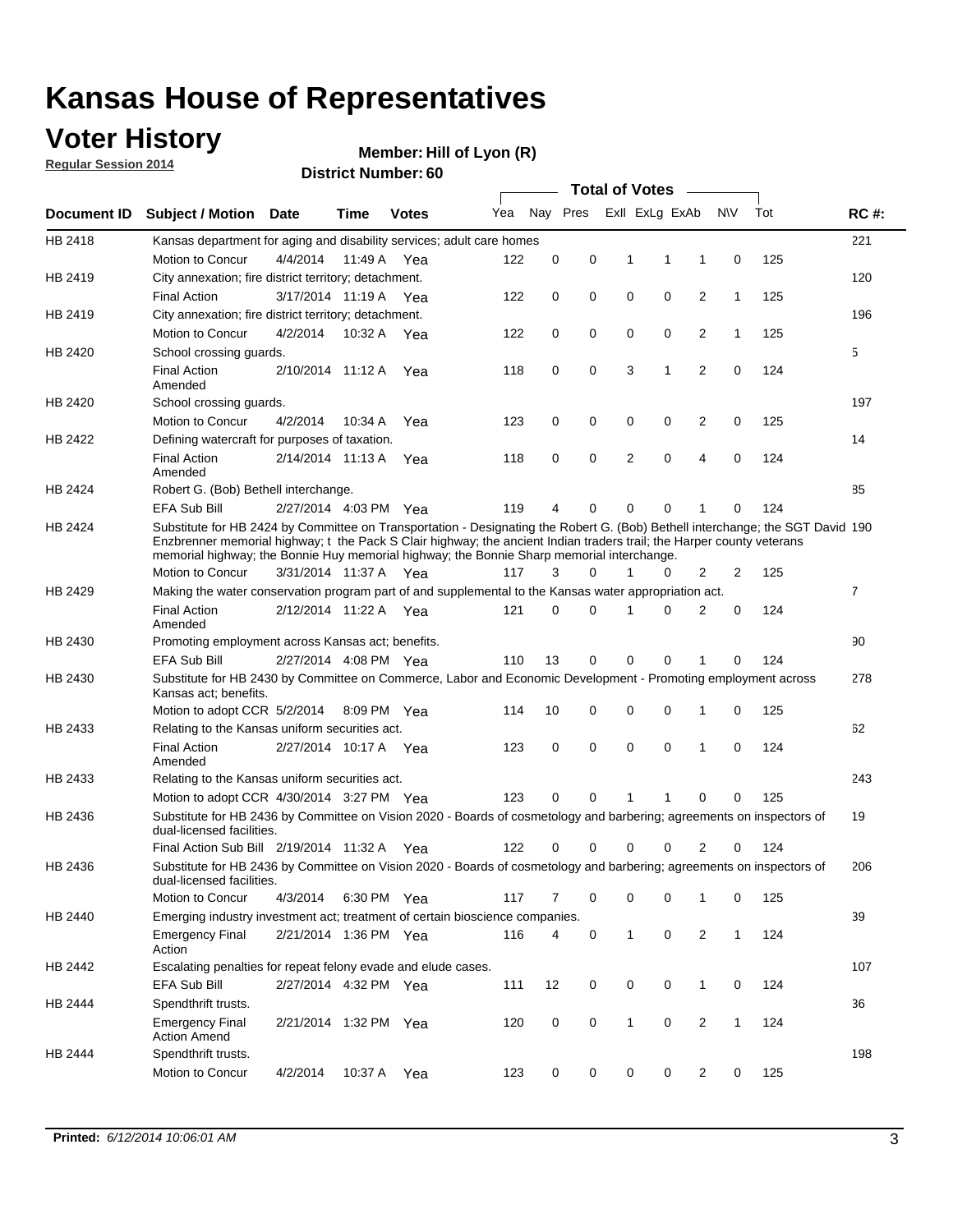# **Voter History**<br> **Regular Session 2014**

| <b>VULGE LIBLUI Y</b><br><b>Regular Session 2014</b> |                                                                                                                                                                                                                                                                                                                                 |                                                     |      | Member: Hill of Lyon (R) |     |    |                |             |              |                |                |             |     |             |
|------------------------------------------------------|---------------------------------------------------------------------------------------------------------------------------------------------------------------------------------------------------------------------------------------------------------------------------------------------------------------------------------|-----------------------------------------------------|------|--------------------------|-----|----|----------------|-------------|--------------|----------------|----------------|-------------|-----|-------------|
|                                                      |                                                                                                                                                                                                                                                                                                                                 | <b>District Number: 60</b><br><b>Total of Votes</b> |      |                          |     |    |                |             |              |                |                |             |     |             |
| Document ID                                          | <b>Subject / Motion Date</b>                                                                                                                                                                                                                                                                                                    |                                                     | Time | <b>Votes</b>             | Yea |    | Nay Pres       |             |              | Exll ExLg ExAb |                | <b>NV</b>   | Tot | <b>RC#:</b> |
| <b>HB 2445</b>                                       | Allowing for criminal discovery materials to be provided to defendant or defendant's counsel.                                                                                                                                                                                                                                   |                                                     |      |                          |     |    |                |             |              |                |                |             |     | 63          |
|                                                      | <b>Final Action</b><br>Amended                                                                                                                                                                                                                                                                                                  | 2/27/2014 10:19 A Yea                               |      |                          | 123 |    | $\mathbf 0$    | 0           | 0            | $\mathbf 0$    | 1              | $\mathbf 0$ | 124 |             |
| HB 2446                                              | District courts; court trustee operations fund. judicial process; concerning sentencing dispositions, probation and postrelease<br>supervision; concerning expungement of driving under the influence and criminal refusal convictions; concerning trials,<br>conduct of jury after case is submitted.                          |                                                     |      |                          |     |    |                |             |              |                |                |             |     | 8           |
|                                                      | <b>Final Action</b>                                                                                                                                                                                                                                                                                                             | 2/12/2014 11:23 A Yea                               |      |                          | 121 |    | 0              | 0           |              | 0              | 2              | 0           | 124 |             |
| HB 2446                                              | Senate Substitute for HB 2446 by Committee on Judiciary - Courts; allocating moneys from driver's license fees to judicial<br>branch nonjudicial salary adjustment fund; allowing chief justice to authorize expenditures from court trustee operations fund in<br>certain judicial districts; time limits for court decisions. |                                                     |      |                          |     |    |                |             |              |                |                |             |     | 239         |
|                                                      | Motion to adopt CCR 4/30/2014 3:01 PM Yea                                                                                                                                                                                                                                                                                       |                                                     |      |                          | 121 |    | $\overline{2}$ | 0           | 1            | 1              | 0              | 0           | 125 |             |
| HB 2447                                              | Real property; trespass and liability.                                                                                                                                                                                                                                                                                          |                                                     |      |                          |     |    |                |             |              |                |                |             |     | 29          |
|                                                      | <b>Final Action</b><br>Amended                                                                                                                                                                                                                                                                                                  | 2/21/2014 11:14 A Yea                               |      |                          | 119 |    | $\overline{2}$ | 0           | $\mathbf{1}$ | $\mathbf 0$    | 2              | $\mathbf 0$ | 124 |             |
| HB 2447                                              | Real property; trespass and liability.                                                                                                                                                                                                                                                                                          |                                                     |      |                          |     |    |                |             |              |                |                |             |     | 202         |
|                                                      | Motion to Adopt CCR 4/3/2014                                                                                                                                                                                                                                                                                                    |                                                     |      | 6:10 PM Yea              | 122 |    | $\overline{2}$ | 0           | $\mathbf 0$  | 0              | 1              | 0           | 125 |             |
| HB 2448                                              | Interference with judicial process.                                                                                                                                                                                                                                                                                             |                                                     |      |                          |     |    |                |             |              |                |                |             |     | 30          |
|                                                      | <b>Final Action</b>                                                                                                                                                                                                                                                                                                             | 2/21/2014 11:16 A                                   |      | Yea                      | 121 |    | 0              | 0           | 1            | $\Omega$       | $\overline{2}$ | 0           | 124 |             |
| HB 2448                                              | Senate Substitute for HB 2448 by Committee on Judiciary - Updating provisions relating to the Kansas bureau of<br>investigation's DNA database; amending the crime of interference with                                                                                                                                         |                                                     |      |                          |     |    |                |             |              |                |                |             |     | 240         |
|                                                      | Motion to adopt CCR 4/30/2014 3:10 PM Yea                                                                                                                                                                                                                                                                                       |                                                     |      |                          | 116 |    | 7              | 0           | 1            | 1              | 0              | 0           | 125 |             |
| HB 2451                                              | Electric utilities; creating the electric highway fee.                                                                                                                                                                                                                                                                          |                                                     |      |                          |     |    |                |             |              |                |                |             |     | 96          |
|                                                      | <b>EFA Sub Bill</b>                                                                                                                                                                                                                                                                                                             | 2/27/2014 4:18 PM Yea                               |      |                          | 64  | 59 |                | 0           | 0            | $\mathbf 0$    | 1              | $\mathbf 0$ | 124 |             |
| HB 2451                                              | Substitute for HB 2451 by Committee on Transportation - Increasing registration fees for electric vehicles.                                                                                                                                                                                                                     |                                                     |      |                          |     |    |                |             |              |                |                |             |     | 207         |
|                                                      | Motion to Concur                                                                                                                                                                                                                                                                                                                | 4/3/2014                                            |      | 6:34 PM Yea              | 94  | 30 |                | $\mathbf 0$ | 0            | $\mathbf 0$    | 1              | $\mathbf 0$ | 125 |             |
| HB 2452                                              | Substitute for HB 2452 by Committee on Transportation - Distinctive license plates; donate life, disabled veterans, rotary<br>international, Kansas horse council.                                                                                                                                                              |                                                     |      |                          |     |    |                |             |              |                |                |             |     | 41          |
|                                                      | EFA Sub Bill                                                                                                                                                                                                                                                                                                                    | 2/21/2014 1:39 PM Yea                               |      |                          | 120 |    | 0              | 0           | 1            | $\mathbf 0$    | 2              | -1          | 124 |             |
| HB 2452                                              | Substitute for HB 2452 by Committee on Transportation - Distinctive license plates; donate life, disabled veterans, rotary<br>international, Kansas horse council, motorcycles.                                                                                                                                                 |                                                     |      |                          |     |    |                |             |              |                |                |             |     | 208         |
|                                                      | Motion to Concur                                                                                                                                                                                                                                                                                                                | 4/3/2014                                            |      | 6:37 PM Yea              | 123 |    | 1              | $\mathbf 0$ | 0            | 0              | 1              | 0           | 125 |             |
| HB 2453                                              | Protecting religious freedom regarding marriage.                                                                                                                                                                                                                                                                                |                                                     |      |                          |     |    |                |             |              |                |                |             |     | 9           |
|                                                      | <b>Final Action</b><br>Amended                                                                                                                                                                                                                                                                                                  | 2/12/2014 11:28 A                                   |      | Nay                      | 72  | 49 |                | 0           | 1            | 0              | 2              | 0           | 124 |             |
| HB 2455                                              | Property tax exemption for certain utility systems located on military installation.                                                                                                                                                                                                                                            |                                                     |      |                          |     |    |                |             |              |                |                |             |     | 108         |
|                                                      | Emergency Final 3/6/2014 11:23 A Yea 119 1 0<br><b>Action Amend</b>                                                                                                                                                                                                                                                             |                                                     |      |                          |     |    |                |             |              | $2 \quad 1$    | $\mathbf{2}$   |             | 125 |             |
| HB 2456                                              | Property taxation; defining commercial and industrial machinery and equipment; motor vehicles, members of military service<br>and active guard and reservists.                                                                                                                                                                  |                                                     |      |                          |     |    |                |             |              |                |                |             |     | 49          |
|                                                      | <b>Final Action</b><br>Amended                                                                                                                                                                                                                                                                                                  | 2/26/2014 11:32 A Yea                               |      |                          | 100 | 23 |                | 0           | 0            | 0              | 1              | 0           | 124 |             |
| HB 2463                                              | Creating civil liability for acts of terrorism; forfeiture of property related to violations of certain criminal acts.                                                                                                                                                                                                          |                                                     |      |                          |     |    |                |             |              |                |                |             |     | 50          |
|                                                      | <b>Final Action</b><br>Amended                                                                                                                                                                                                                                                                                                  | 2/26/2014 11:33 A Yea                               |      |                          | 123 |    | 0              | 0           | 0            | 0              | 1              | 0           | 124 |             |
| HB 2463                                              | Creating civil liability for acts of terrorism; forfeiture of property related to violations of certain criminal acts.                                                                                                                                                                                                          |                                                     |      |                          |     |    |                |             |              |                |                |             |     | 194         |
|                                                      | Motion to Concur                                                                                                                                                                                                                                                                                                                | 4/1/2014                                            |      | 10:46 A Yea              | 123 |    | 0              | 0           | 1            | 0              | $\mathbf{1}$   | 0           | 125 |             |

15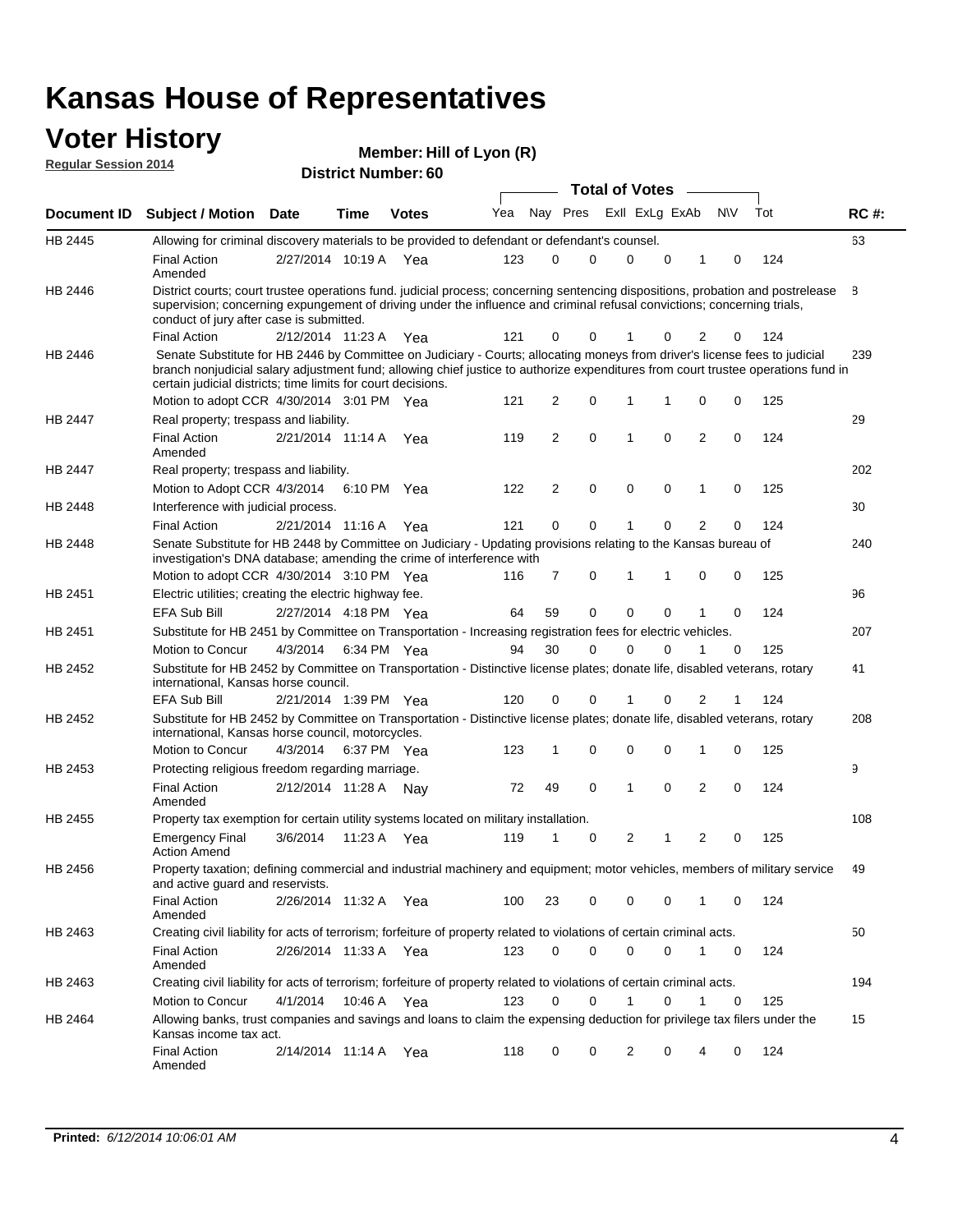### **Voter History**

**Regular Session 2014**

|                    |                                                                                                                                                                             |                       |         |              |     |                |          | <b>Total of Votes</b> |             |                         |             |     |             |
|--------------------|-----------------------------------------------------------------------------------------------------------------------------------------------------------------------------|-----------------------|---------|--------------|-----|----------------|----------|-----------------------|-------------|-------------------------|-------------|-----|-------------|
| <b>Document ID</b> | <b>Subject / Motion</b>                                                                                                                                                     | <b>Date</b>           | Time    | <b>Votes</b> | Yea | Nay Pres       |          | Exll ExLg ExAb        |             |                         | <b>NV</b>   | Tot | <b>RC#:</b> |
| HB 2466            | Relating to administrative procedure; judicial review.                                                                                                                      |                       |         |              |     |                |          |                       |             |                         |             |     | 37          |
|                    | <b>Emergency Final</b><br><b>Action Amend</b>                                                                                                                               | 2/21/2014 1:33 PM Yea |         |              | 118 | 2              | 0        | 1                     | 0           | 2                       | 1           | 124 |             |
| <b>HB 2470</b>     | Purchasing authority for certain insurance by the state board of regents for state educational institutions.                                                                |                       |         |              |     |                |          |                       |             |                         |             |     | 16          |
|                    | <b>Final Action</b>                                                                                                                                                         | 2/17/2014 11:20 A Yea |         |              | 120 | 0              | 0        | 3                     | 0           | 1                       | 0           | 124 |             |
| HB 2475            | Personal financial literacy program as a requirement for high school graduation.                                                                                            |                       |         |              |     |                |          |                       |             |                         |             |     | 126         |
|                    | <b>Final Action</b><br>Amended                                                                                                                                              | 3/19/2014 11:22 A Yea |         |              | 110 | 12             | 0        | 0                     | 1           | 2                       | 0           | 125 |             |
| HB 2478            | Venue for crimes committed with an electronic device.                                                                                                                       |                       |         |              |     |                |          |                       |             |                         |             |     | 51          |
|                    | <b>Final Action</b>                                                                                                                                                         | 2/26/2014 11:34 A     |         | Yea          | 123 | 0              | 0        | $\mathbf 0$           | 0           | 1                       | 0           | 124 |             |
| HB 2479            | Removing 2015 sunset provision from law requiring ignition interlock device after first test failure or alcohol or drug-related<br>conviction.                              |                       |         |              |     |                |          |                       |             |                         |             |     | 115         |
|                    | <b>Final Action</b><br>Amended                                                                                                                                              | 3/14/2014 11:14 A     |         | Yea          | 117 | 0              | 0        | 2                     | 1           | 4                       | 1           | 125 |             |
| HB 2479            | Removing 2015 sunset provision from law requiring ignition interlock device after first test failure or alcohol or drug-related<br>conviction.                              |                       |         |              |     |                |          |                       |             |                         |             |     | 210         |
|                    | <b>Motion to Concur</b>                                                                                                                                                     | 4/3/2014              |         | 6:47 PM Yea  | 122 | $\overline{2}$ | 0        | $\mathbf 0$           | $\mathbf 0$ | 1                       | 0           | 125 |             |
| HB 2480            | Repealing the review of TeleKansas I.                                                                                                                                       |                       |         |              |     |                |          |                       |             |                         |             |     | 64          |
|                    | <b>Final Action</b><br>Amended                                                                                                                                              | 2/27/2014 10:20 A     |         | Yea          | 123 | 0              | 0        | $\mathbf 0$           | $\mathbf 0$ | 1                       | $\mathbf 0$ | 124 |             |
| HB 2480            | Repealing the review of TeleKansas I.                                                                                                                                       |                       |         |              |     |                |          |                       |             |                         |             |     | 250         |
|                    | Motion to Concur                                                                                                                                                            | 5/1/2014              |         | 1:54 PM Yea  | 123 | 1              | 0        | 0                     | 0           | 0                       | 1           | 125 |             |
| HB 2482            | Authority of state corporation commission to intervene in court proceedings.                                                                                                |                       |         |              |     |                |          |                       |             |                         |             |     | 65          |
|                    | <b>Final Action</b><br>Amended                                                                                                                                              | 2/27/2014 10:21 A     |         | Yea          | 121 | 2              | 0        | $\mathbf 0$           | $\mathbf 0$ | 1                       | $\mathbf 0$ | 124 |             |
| HB 2482            | Senate Substitute for HB 2482 by Committee on Utilities - Creating the energy efficiency investment act.                                                                    |                       |         |              |     |                |          |                       |             |                         |             |     | 211         |
|                    | Motion to Concur                                                                                                                                                            | 4/3/2014 7:02 PM Yea  |         |              | 99  | 25             | $\Omega$ | 0                     | 0           | 1                       | 0           | 125 |             |
| HB 2487            | Construction of electric transmission lines and certificates of public convenience and necessity.                                                                           |                       |         |              |     |                |          |                       |             |                         |             |     | 66          |
|                    | <b>Final Action</b><br>Amended                                                                                                                                              | 2/27/2014 10:22 A     |         | Yea          | 113 | 10             | 0        | 0                     | 0           | 1                       | 0           | 124 |             |
| HB 2487            | Relating to the powers and duties of the state corporation commission; construction of electric transmission lines and<br>certificates of public convenience and necessity. |                       |         |              |     |                |          |                       |             |                         |             |     | 254         |
|                    | Sub motion to concur 5/1/2014 4:36 PM Yea                                                                                                                                   |                       |         |              | 117 | 8              | 0        | 0                     | 0           | 0                       | 0           | 125 |             |
| HB 2488            | Kansas electric transmission authority and the purpose and composition of the authority.                                                                                    |                       |         |              |     |                |          |                       |             |                         |             |     | 10          |
|                    | <b>Final Action</b><br>Amended                                                                                                                                              | 2/12/2014 11:30 A     |         | Yea          | 108 | 13             | 0        | 1                     | $\mathbf 0$ | 2                       | 0           | 124 |             |
| <b>HB 2488</b>     | Kansas electric transmission authority and the purpose and composition of the authority.                                                                                    |                       |         |              |     |                |          |                       |             |                         |             |     | 158         |
|                    | Motion to Concur                                                                                                                                                            | 3/25/2014 10:43 A     |         | Yea          | 107 | 15             | 0        | 1                     | 0           | 2                       | 0           | 125 |             |
| HB 2489            | Legislative review of exceptions to disclosure of public records.                                                                                                           |                       |         |              |     |                |          |                       |             |                         |             |     | 67          |
|                    | <b>Final Action</b><br>Amended                                                                                                                                              | 2/27/2014 10:23 A Yea |         |              | 122 | $\mathbf 1$    | 0        | 0                     | 0           | 1                       | 0           | 124 |             |
| HB 2490            | Criminal procedure; conduct of jury after case is submitted.                                                                                                                |                       |         |              |     |                |          |                       |             |                         |             |     | 31          |
|                    | <b>Final Action</b><br>Amended                                                                                                                                              | 2/21/2014 11:17 A Yea |         |              | 121 | 0              | 0        | 1                     | $\mathbf 0$ | 2                       | 0           | 124 |             |
| HB 2490            | Capital murder; attempt; murder in the first degree; sentencing.                                                                                                            |                       |         |              |     |                |          |                       |             |                         |             |     | 241         |
|                    | Motion to adopt CCR 4/30/2014 3:16 PM Yea                                                                                                                                   |                       |         |              | 123 | 0              | 0        | 1                     | 1           | 0                       | 0           | 125 |             |
| HB 2491            | Kansas tort claims act; attorney may appear in small claims action.                                                                                                         |                       |         |              |     |                |          |                       |             |                         |             |     | 20          |
|                    | <b>Final Action</b><br>Amended                                                                                                                                              | 2/19/2014 11:34 A Yea |         |              | 120 | $\overline{2}$ | 0        | 0                     | 0           | $\overline{\mathbf{c}}$ | 0           | 124 |             |
| HB 2491            | Kansas tort claims act; attorney may appear in small claims action.                                                                                                         |                       |         |              |     |                |          |                       |             |                         |             |     | 199         |
|                    | Motion to Concur                                                                                                                                                            | 4/2/2014              | 10:40 A | Yea          | 121 | $\overline{2}$ | 0        | 0                     | 0           | $\overline{2}$          | 0           | 125 |             |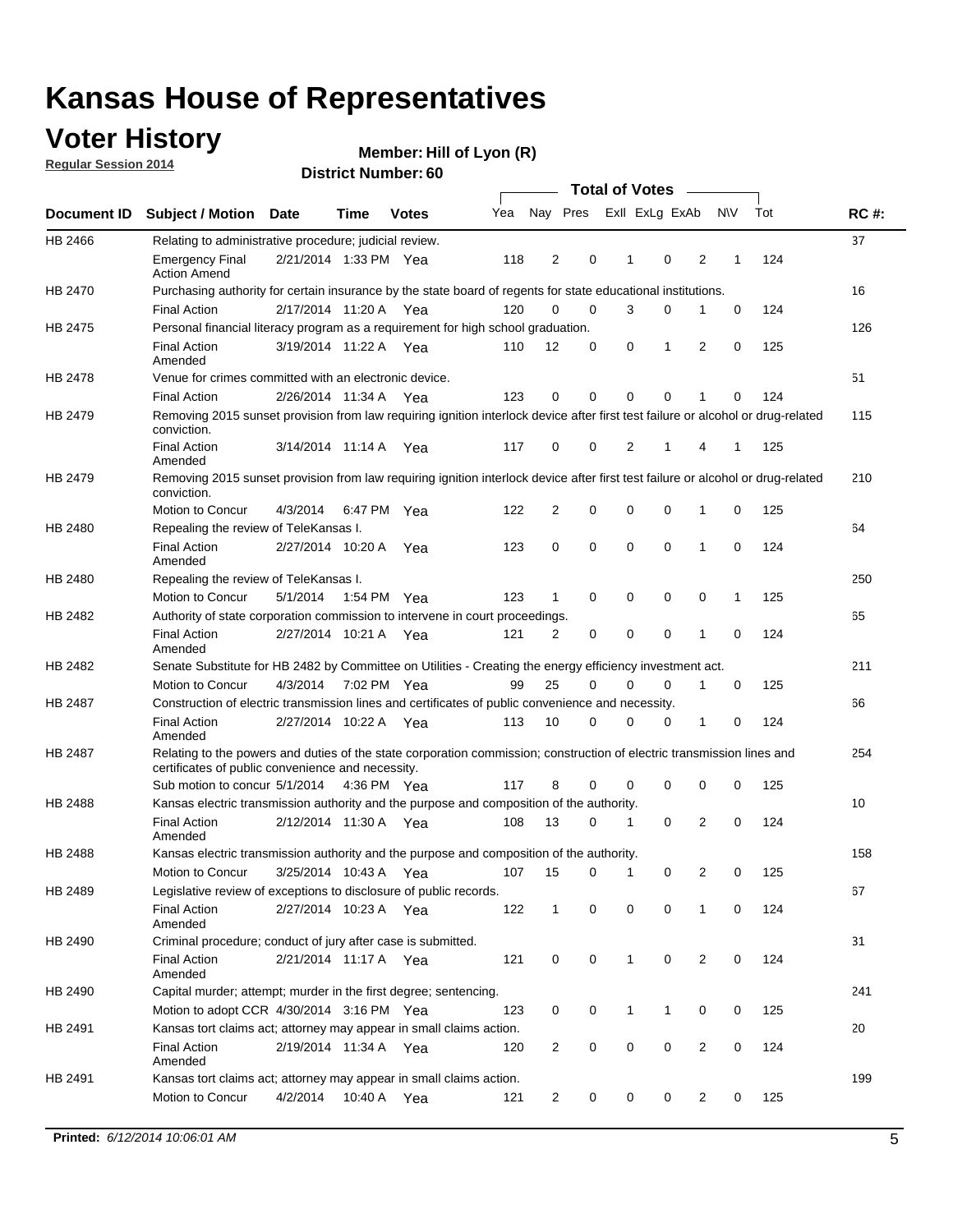### **Voter History**

**Regular Session 2014**

**Member: Hill of Lyon (R)** 

|                    |                                                                                                                                                                                                                                                        |                       |              |             |     |             |          | <b>Total of Votes</b> |              |                |             |     |             |
|--------------------|--------------------------------------------------------------------------------------------------------------------------------------------------------------------------------------------------------------------------------------------------------|-----------------------|--------------|-------------|-----|-------------|----------|-----------------------|--------------|----------------|-------------|-----|-------------|
| <b>Document ID</b> | <b>Subject / Motion Date</b>                                                                                                                                                                                                                           |                       | Time         | Votes       | Yea | Nay Pres    |          | Exll ExLg ExAb        |              |                | N\V         | Tot | <b>RC#:</b> |
| HB 2493            | Relating to surety regulation, appearance bonds and unlawful sexual relations.                                                                                                                                                                         |                       |              |             |     |             |          |                       |              |                |             |     | 23          |
|                    | <b>Final Action</b><br>Amended                                                                                                                                                                                                                         | 2/20/2014 11:14 A     |              | Yea         | 113 | 10          | 0        | 0                     | $\mathbf 0$  | $\mathbf 0$    | 1           | 124 |             |
| HB 2495            | Concerning sentencing dispositions, probation and postrelease supervision.                                                                                                                                                                             |                       |              |             |     |             |          |                       |              |                |             |     | 24          |
|                    | <b>Final Action</b><br>Amended                                                                                                                                                                                                                         | 2/20/2014 11:17 A Yea |              |             | 122 | 1           | 0        | 0                     | 0            | 0              |             | 124 |             |
| HB 2501            | Human trafficking and related crimes; penalties for buying sexual relations; records and reporting by courts; staff secure facility 25<br>requirements.                                                                                                |                       |              |             |     |             |          |                       |              |                |             |     |             |
|                    | <b>Final Action</b><br>Amended                                                                                                                                                                                                                         | 2/20/2014 11:18 A Yea |              |             | 123 | 0           | 0        | 0                     | 0            | $\Omega$       | 1           | 124 |             |
| HB 2502            | Allowing victim notification on status change of person confined.                                                                                                                                                                                      |                       |              |             |     |             |          |                       |              |                |             |     | 26          |
|                    | <b>Final Action</b>                                                                                                                                                                                                                                    | 2/20/2014 11:20 A Yea |              |             | 123 | $\Omega$    | 0        | 0                     | 0            | 0              |             | 124 |             |
| HB 2503            | Substitute for HB 2503 by Committee on Federal and State Affairs -- Carrying of concealed handguns by law enforcement<br>officers.                                                                                                                     |                       |              |             |     |             |          |                       |              |                |             |     | 230         |
|                    | Final Action Sub Bill 4/5/2014                                                                                                                                                                                                                         |                       | 10:22 A      | Yea         | 119 |             | 0        | 0                     | 0            | 4              |             | 125 |             |
| HB 2504            | Repealing outdated provisions relating to the purchase of certain real estate by the department of corrections.                                                                                                                                        |                       |              |             |     |             |          |                       |              |                |             |     | 18          |
|                    | <b>Final Action</b>                                                                                                                                                                                                                                    | 2/19/2014 11:31 A Yea |              |             | 122 | $\Omega$    | $\Omega$ | 0                     | 0            | 2              | 0           | 124 |             |
| HB 2506            | Repealing K.S.A. 72-60b03, the effective date of the midwestern higher education compact act.                                                                                                                                                          |                       |              |             |     |             |          |                       |              |                |             |     | 52          |
|                    | <b>Final Action</b>                                                                                                                                                                                                                                    | 2/26/2014 11:35 A Yea |              |             | 122 |             | $\Omega$ | 0                     | 0            | 1              | 0           | 124 |             |
| HB 2506            | Senate Substitute for HB 2506 by Committee on Ways and Means - Education; appropriations for FY 2014 and FY 2015 for<br>various state agencies; amendments concerning postsecondary education; amendments to provisions relating to school<br>finance. |                       |              |             |     |             |          |                       |              |                |             |     | 238         |
|                    | Motion to Adopt CCR 4/6/2014                                                                                                                                                                                                                           |                       | 9:45 PM ExAh |             | 63  | 57          | 0        | 0                     | 0            | 4              | 1           | 125 |             |
| HB 2509            | Emergency medical services amendments.                                                                                                                                                                                                                 |                       |              |             |     |             |          |                       |              |                |             |     | 101         |
|                    | <b>Emergency Final</b><br><b>Action Amend</b>                                                                                                                                                                                                          | 2/27/2014 4:24 PM Yea |              |             | 123 | $\mathbf 0$ | 0        | $\mathbf 0$           | 0            | 1              | 0           | 124 |             |
| HB 2510            | Pharmacists and pharmacies; pharmacy technicians; registration and grounds for denial of registration.                                                                                                                                                 |                       |              |             |     |             |          |                       |              |                |             |     | 84          |
|                    | <b>Emergency Final</b><br>Action                                                                                                                                                                                                                       | 2/27/2014 4:01 PM Yea |              |             | 71  | 52          | 0        | 0                     | 0            | 1              | 0           | 124 |             |
| HB 2511            | Liability for property tax on personal property; sale or abandonment of personal property.                                                                                                                                                             |                       |              |             |     |             |          |                       |              |                |             |     | 27          |
|                    | <b>Final Action</b>                                                                                                                                                                                                                                    | 2/20/2014 11:21 A Yea |              |             | 123 | $\Omega$    | 0        | $\Omega$              | $\mathbf 0$  | 1              | 0           | 124 |             |
| HB 2514            | Exemption for Federal Home Loan Bank in certain insolvency proceedings involving insurance companies.                                                                                                                                                  |                       |              |             |     |             |          |                       |              |                |             |     | 2           |
|                    | <b>Final Action</b>                                                                                                                                                                                                                                    | 2/10/2014 11:08 A     |              | Yea         | 118 | $\Omega$    | 0        | 3                     | 1            | $\overline{2}$ | $\mathbf 0$ | 124 |             |
| HB 2515            | Insurance; confidentiality of work papers from analysis of analysis of financial regulation or market regulation of insurance<br>company or affiliates.                                                                                                |                       |              |             |     |             |          |                       |              |                |             |     | 82          |
|                    | <b>Emergency Final</b><br>Action                                                                                                                                                                                                                       | 2/27/2014 3:58 PM Yea |              |             | 123 | 0           | 0        | 0                     | 0            | 1              | 0           | 124 |             |
| HB 2515            | Updating statutory references and making corresponding changes due to Executive Reorganization Order No. 41.                                                                                                                                           |                       |              |             |     |             |          |                       |              |                |             |     | 269         |
|                    | Motion to Adopt CCR 5/2/2014 3:31 PM Yea                                                                                                                                                                                                               |                       |              |             | 118 | 4           | 0        | 0                     | $\mathbf{1}$ | $\mathbf{1}$   | 1           | 125 |             |
| HB 2516            | Amendments relating to health care provider liability insurance and to companies organized to provide such insurance.                                                                                                                                  |                       |              |             |     |             |          |                       |              |                |             |     | 3           |
|                    | <b>Final Action</b><br>Amended                                                                                                                                                                                                                         | 2/10/2014 11:10 A Yea |              |             | 118 | 0           | 0        | 3                     | $\mathbf{1}$ | 2              | 0           | 124 |             |
| HB 2516            | Amendments relating to health care provider liability insurance and to companies organized to provide such insurance.                                                                                                                                  |                       |              |             |     |             |          |                       |              |                |             |     | 191         |
|                    | Motion to Concur                                                                                                                                                                                                                                       | 3/31/2014 11:40 A Yea |              |             | 121 | 0           | 0        | 1                     | 0            | 2              | 1           | 125 |             |
| HB 2518            | Relating to ballot language statements.                                                                                                                                                                                                                |                       |              |             |     |             |          |                       |              |                |             |     | 40          |
|                    | <b>Emergency Final</b><br><b>Action Amend</b>                                                                                                                                                                                                          | 2/21/2014 1:37 PM Nay |              |             | 116 | 4           | 0        | 1                     | 0            | 2              | 1           | 124 |             |
| HB 2525            | Kansas money transmitter act concerning change of controlling interest and notification.                                                                                                                                                               |                       |              |             |     |             |          |                       |              |                |             |     | 32          |
|                    | <b>Final Action</b>                                                                                                                                                                                                                                    | 2/21/2014 11:18 A Yea |              |             | 105 | 16          | 0        | 1                     | 0            | $\overline{2}$ | 0           | 124 |             |
| HB 2525            | Kansas money transmitter act concerning change of controlling interest and notification.                                                                                                                                                               |                       |              |             |     |             |          |                       |              |                |             |     | 252         |
|                    | Motion to Concur                                                                                                                                                                                                                                       | 5/1/2014              |              | 1:59 PM Yea | 112 | 13          | 0        | 0                     | 0            | 0              | 0           | 125 |             |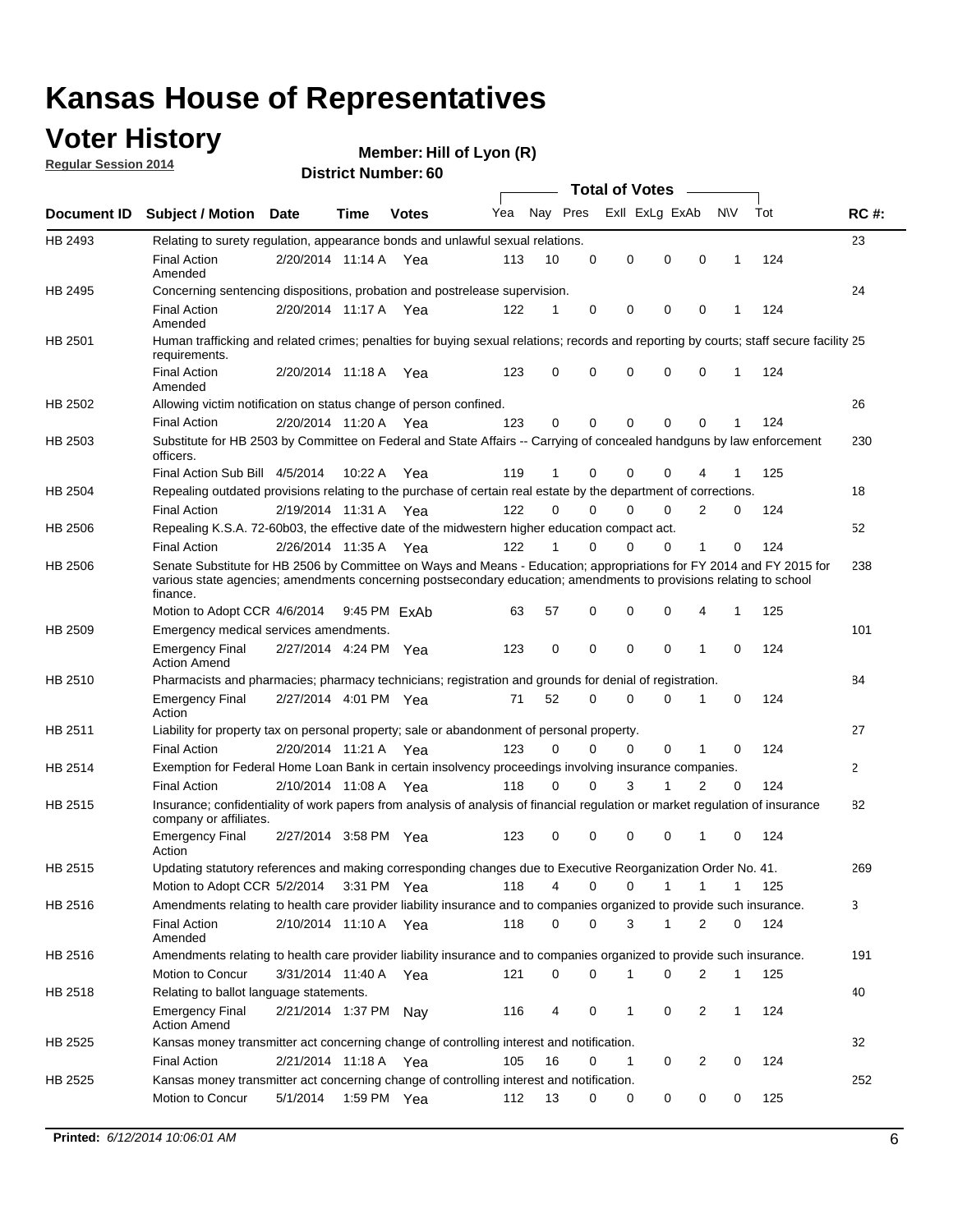#### **Voter History Regular Session 2014**

| <b>District Number: 60</b> |  |
|----------------------------|--|
|                            |  |

|                | <b>Total of Votes</b>                                                                                                                                                                                                                                                                                                                     |                       |             |              |     |    |                         |              |  |             |   |           |     |             |
|----------------|-------------------------------------------------------------------------------------------------------------------------------------------------------------------------------------------------------------------------------------------------------------------------------------------------------------------------------------------|-----------------------|-------------|--------------|-----|----|-------------------------|--------------|--|-------------|---|-----------|-----|-------------|
| Document ID    | <b>Subject / Motion</b>                                                                                                                                                                                                                                                                                                                   | Date                  | Time        | <b>Votes</b> | Yea |    | Nay Pres Exll ExLg ExAb |              |  |             |   | <b>NV</b> | Tot | <b>RC#:</b> |
| HB 2533        | Changing interest credit amounts, member distributions upon termination or death and retirement annuities under the KPERS 42<br>Act of 2015.                                                                                                                                                                                              |                       |             |              |     |    |                         |              |  |             |   |           |     |             |
|                | <b>Emergency Final</b><br><b>Action Amend</b>                                                                                                                                                                                                                                                                                             | 2/21/2014 1:40 PM Yea |             |              | 94  | 26 | 0                       | $\mathbf 1$  |  | $\mathbf 0$ | 2 | 1         | 124 |             |
| HB 2537        | Eliminating font size and type requirement for disclosure statements contained in insurance contracts and explanatory<br>materials printed in any language other than English.                                                                                                                                                            |                       |             |              |     |    |                         |              |  |             |   |           |     | 81          |
|                | <b>Emergency Final</b><br>Action                                                                                                                                                                                                                                                                                                          | 2/27/2014 3:56 PM Yea |             |              | 119 | 4  | 0                       | 0            |  | 0           | 1 | 0         | 124 |             |
| HB 2537        | Insurance; eliminating font and type requirements for certain non-English insurance documents; confidentiality of certain<br>documents; continuation of health insurance for spouse and children of certain emergency personnel and employees of the<br>department of corrections; purchase of certain insurance by the state fair board. |                       |             |              |     |    |                         |              |  |             |   |           |     | 249         |
|                | Motion to adopt CCR 4/30/2014 3:58 PM Yea                                                                                                                                                                                                                                                                                                 |                       |             |              | 122 | 0  | 0                       | 1            |  | 1           | 0 | 1         | 125 |             |
| HB 2538        | Giving landowner right of first refusal for antlers of deer illegally shot on landowner's property.                                                                                                                                                                                                                                       |                       |             |              |     |    |                         |              |  |             |   |           |     | 102         |
|                | <b>Emergency Final</b><br><b>Action Amend</b>                                                                                                                                                                                                                                                                                             | 2/27/2014 4:26 PM Yea |             |              | 106 | 17 | 0                       | $\Omega$     |  | 0           | 1 | 0         | 124 |             |
| HB 2541        | Substitute for HB2541 by Committee on Local Government—plastic bottles and containers; labeling; solid waste landfill<br>restrictions.                                                                                                                                                                                                    |                       |             |              |     |    |                         |              |  |             |   |           |     | 121         |
|                | Final Action Sub Bill 3/17/2014 11:21 A Yea                                                                                                                                                                                                                                                                                               |                       |             |              | 102 | 21 | 0                       | 0            |  | 0           | 2 | 0         | 125 |             |
| HB 2542        | Property tax exemption for amateur-built aircraft.                                                                                                                                                                                                                                                                                        |                       |             |              |     |    |                         |              |  |             |   |           |     | 112         |
|                | <b>Final Action</b><br>Amended                                                                                                                                                                                                                                                                                                            | 3/13/2014 11:22 A Yea |             |              | 116 | 4  | 0                       | $\mathbf{1}$ |  | 1           | 2 | 1         | 125 |             |
| HB 2544        | Authorizing postsecondary educational institutions to enter into the state authorization reciprocity agreement to provide<br>distance education.                                                                                                                                                                                          |                       |             |              |     |    |                         |              |  |             |   |           |     | 17          |
|                | <b>Final Action</b>                                                                                                                                                                                                                                                                                                                       | 2/17/2014 11:21 A Yea |             |              | 120 | 0  | 0                       | 3            |  | 0           | 1 | 0         | 124 |             |
| HB 2545        | Extending sunset date on certain agriculture fees from July 1, 2015, to July 1, 2019.                                                                                                                                                                                                                                                     |                       |             |              |     |    |                         |              |  |             |   |           |     | 68          |
|                | <b>Final Action</b><br>Amended                                                                                                                                                                                                                                                                                                            | 2/27/2014 10:25 A Yea |             |              | 99  | 24 | 0                       | $\mathbf 0$  |  | $\Omega$    | 1 | 0         | 124 |             |
| <b>HB 2547</b> | Changing the map copy requirement in mining permit application.                                                                                                                                                                                                                                                                           |                       |             |              |     |    |                         |              |  |             |   |           |     | 53          |
|                | <b>Final Action</b>                                                                                                                                                                                                                                                                                                                       | 2/26/2014 11:36 A     |             | Yea          | 123 | 0  | 0                       | 0            |  | 0           | 1 | 0         | 124 |             |
| HB 2548        | Creating the water program management fund and transferring the air quality fee fund.                                                                                                                                                                                                                                                     |                       |             |              |     |    |                         |              |  |             |   |           |     | 46          |
|                | <b>Emergency Final</b><br>Action                                                                                                                                                                                                                                                                                                          | 2/21/2014 1:46 PM Yea |             |              | 119 | 1  | 0                       | -1           |  | 0           | 2 | 1         | 124 |             |
| HB 2549        | Allowing burial of hazardous waste on-site.                                                                                                                                                                                                                                                                                               |                       |             |              |     |    |                         |              |  |             |   |           |     | 54          |
|                | <b>Final Action</b>                                                                                                                                                                                                                                                                                                                       | 2/26/2014 11:38 A     |             | Yea          | 123 | 0  | 0                       | $\mathbf 0$  |  | 0           | 1 | 0         | 124 |             |
| HB 2550        | Repeal of the atmospheric mercury deposition monitoring network.                                                                                                                                                                                                                                                                          |                       |             |              |     |    |                         |              |  |             |   |           |     | 33          |
|                | <b>Final Action</b>                                                                                                                                                                                                                                                                                                                       | 2/21/2014 11:20 A Yea |             |              | 92  | 29 | 0                       | $\mathbf{1}$ |  | 0           | 2 | 0         | 124 |             |
| HB 2551        | Repealing regulation of PCB disposal facilities.                                                                                                                                                                                                                                                                                          |                       |             |              |     |    |                         |              |  |             |   |           |     | 47          |
|                | <b>Emergency Final</b><br>Action Amend                                                                                                                                                                                                                                                                                                    | 2/21/2014 1:47 PM Yea |             |              | 100 | 20 | 0                       | $\mathbf{1}$ |  | 0           | 2 | 1         | 124 |             |
| HB 2551        | Repealing the regulation of PCB disposal facilities; making changes to the atmospheric mercury deposition monitoring network 271<br>and the disposal of plastic bottles, containers and solid waste.                                                                                                                                      |                       |             |              |     |    |                         |              |  |             |   |           |     |             |
|                | Motion to Adopt CCR 5/2/2014                                                                                                                                                                                                                                                                                                              |                       | 3:45 PM Yea |              | 105 | 17 | 0                       | 0            |  | 1           | 1 | 1         | 125 |             |
| HB 2552        | Managed care organizations, prompt payment.                                                                                                                                                                                                                                                                                               |                       |             |              |     |    |                         |              |  |             |   |           |     | 69          |
|                | <b>Final Action</b><br>Amended                                                                                                                                                                                                                                                                                                            | 2/27/2014 10:26 A Yea |             |              | 123 | 0  | 0                       | 0            |  | 0           | 1 | 0         | 124 |             |
| HB 2552        | Kansas medical assistance program; managed care organizations; consent for expansion of certain medicaid services.                                                                                                                                                                                                                        |                       |             |              |     |    |                         |              |  |             |   |           |     | 225         |
|                | Motion to Concur                                                                                                                                                                                                                                                                                                                          | 4/4/2014              | 6:13 PM Nay |              | 68  | 54 | 0                       | 0            |  | 1           | 2 | 0         | 125 |             |
| HB 2553        | Health care compact.                                                                                                                                                                                                                                                                                                                      |                       |             |              |     |    |                         |              |  |             |   |           |     | 141         |
|                | <b>Final Action</b>                                                                                                                                                                                                                                                                                                                       | 3/24/2014 10:15 A     |             | Nay          | 74  | 48 | 0                       | 0            |  | 0           | 3 | 0         | 125 |             |
| HB 2555        | Release of information in support of arrest warrants and search warrants.                                                                                                                                                                                                                                                                 |                       |             |              |     |    |                         |              |  |             |   |           |     | 86          |
|                | <b>Emergency Final</b><br><b>Action Amend</b>                                                                                                                                                                                                                                                                                             | 2/27/2014 4:04 PM Yea |             |              | 113 | 10 | 0                       | 0            |  | 0           | 1 | 0         | 124 |             |
|                |                                                                                                                                                                                                                                                                                                                                           |                       |             |              |     |    |                         |              |  |             |   |           |     |             |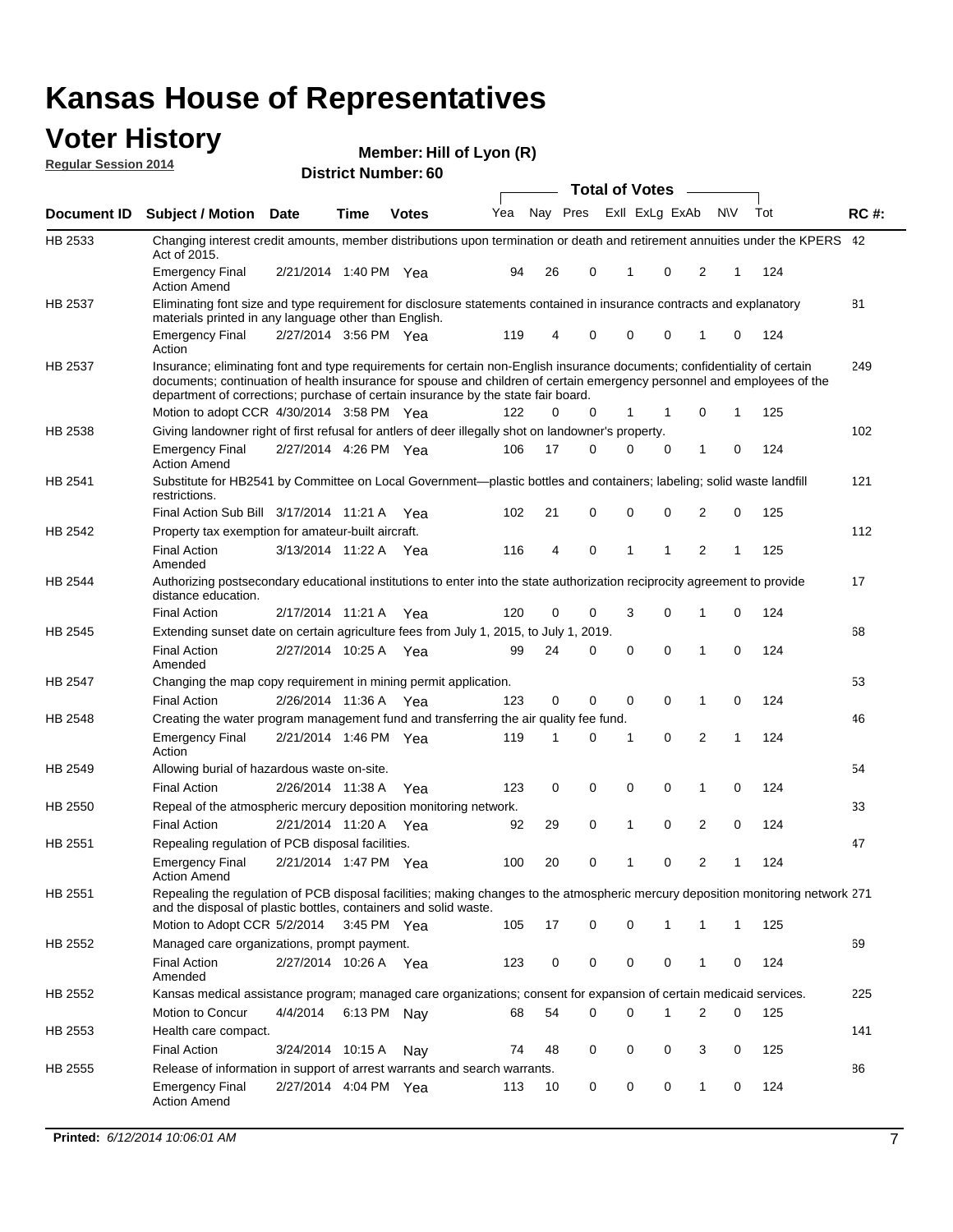### **Voter History**

**Regular Session 2014**

|         |                                                                                                                                                                                                                                                                                                                                                           |                       |         |              | <b>Total of Votes</b> |          |          |                |          |   |             |     |             |
|---------|-----------------------------------------------------------------------------------------------------------------------------------------------------------------------------------------------------------------------------------------------------------------------------------------------------------------------------------------------------------|-----------------------|---------|--------------|-----------------------|----------|----------|----------------|----------|---|-------------|-----|-------------|
|         | Document ID Subject / Motion                                                                                                                                                                                                                                                                                                                              | Date                  | Time    | <b>Votes</b> | Yea                   |          | Nay Pres | Exll ExLg ExAb |          |   | <b>NV</b>   | Tot | <b>RC#:</b> |
| HB 2557 | Changing penalties for certain taxpayers who file incorrect returns under Kansas income tax act.                                                                                                                                                                                                                                                          |                       |         |              |                       |          |          |                |          |   |             |     | 21          |
|         | <b>Final Action</b><br>Amended                                                                                                                                                                                                                                                                                                                            | 2/19/2014 11:35 A     |         | Yea          | 122                   | 0        | 0        | 0              | 0        | 2 | 0           | 124 |             |
| HB 2561 | Licensure of pharmacists and registration of pharmacy interns by board of pharmacy.                                                                                                                                                                                                                                                                       |                       |         |              |                       |          |          |                |          |   |             |     | 55          |
|         | <b>Final Action</b>                                                                                                                                                                                                                                                                                                                                       | 2/26/2014 11:39 A Yea |         |              | 105                   | 18       | 0        | 0              | 0        | 1 | 0           | 124 |             |
| HB 2564 | Requiring 60-day wait before re-employment for retirement benefit eligibility.                                                                                                                                                                                                                                                                            |                       |         |              |                       |          |          |                |          |   |             |     | 43          |
|         | <b>Emergency Final</b><br>Action                                                                                                                                                                                                                                                                                                                          | 2/21/2014 1:41 PM Yea |         |              | 120                   | 0        | 0        | 1              | 0        | 2 | 1           | 124 |             |
| HB 2566 | Requiring court fee for forensic audio and video examination services.                                                                                                                                                                                                                                                                                    |                       |         |              |                       |          |          |                |          |   |             |     | 93          |
|         | <b>Emergency Final</b><br>Action                                                                                                                                                                                                                                                                                                                          | 2/27/2014 4:12 PM Yea |         |              | 123                   | 0        | 0        | 0              | 0        | 1 | $\mathbf 0$ | 124 |             |
| HB 2568 | Domestic relations; Kansas family law code; child support guidelines.                                                                                                                                                                                                                                                                                     |                       |         |              |                       |          |          |                |          |   |             |     | 70          |
|         | <b>Final Action</b><br>Amended                                                                                                                                                                                                                                                                                                                            | 2/27/2014 10:27 A     |         | Yea          | 123                   | 0        | 0        | 0              | 0        | 1 | 0           | 124 |             |
| HB 2568 | Domestic relations; Kansas family law code; child support guidelines.                                                                                                                                                                                                                                                                                     |                       |         |              |                       |          |          |                |          |   |             |     | 268         |
|         | Motion to adopt CCR 5/2/2014 3:28 PM Yea                                                                                                                                                                                                                                                                                                                  |                       |         |              | 123                   | 0        | 0        | 0              | 1        | 1 | $\mathbf 0$ | 125 |             |
| HB 2576 | Employment security law; creation of "new employer rate."                                                                                                                                                                                                                                                                                                 |                       |         |              |                       |          |          |                |          |   |             |     | 71          |
|         | <b>Final Action</b><br>Amended                                                                                                                                                                                                                                                                                                                            | 2/27/2014 10:28 A     |         | Yea          | 123                   | 0        | 0        | 0              | 0        | 1 | $\mathbf 0$ | 124 |             |
| HB 2576 | Employment security law; creation of "new employer rate."                                                                                                                                                                                                                                                                                                 |                       |         |              |                       |          |          |                |          |   |             |     | 159         |
|         | Motion to Concur                                                                                                                                                                                                                                                                                                                                          | 3/25/2014 10:47 A     |         | Yea          | 122                   | 0        | 0        | 1              | 0        | 2 | 0           | 125 |             |
| HB 2577 | Allowing parents to remain anonymous when surrendering an infant under the newborn protection act.                                                                                                                                                                                                                                                        |                       |         |              |                       |          |          |                |          |   |             |     | 56          |
|         | <b>Final Action</b><br>Amended                                                                                                                                                                                                                                                                                                                            | 2/26/2014 11:41 A Yea |         |              | 123                   | $\Omega$ | 0        | 0              | 0        | 1 | 0           | 124 |             |
| HB 2577 | Allowing parents to remain anonymous when surrendering an infant under the newborn protection act.                                                                                                                                                                                                                                                        |                       |         |              |                       |          |          |                |          |   |             |     | 220         |
|         | Motion to Concur                                                                                                                                                                                                                                                                                                                                          | 4/4/2014              | 11:45 A | Yea          | 121                   | 0        | 0        |                | 1        | 1 | 1           | 125 |             |
| HB 2578 | Certification by chief law enforcement officer for transfer of a firearm when required by federal law.                                                                                                                                                                                                                                                    |                       |         |              |                       |          |          |                |          |   |             |     | 122         |
|         | <b>Final Action</b><br>Amended                                                                                                                                                                                                                                                                                                                            | 3/17/2014 11:22 A     |         | Yea          | 123                   | $\Omega$ | 0        | 0              | 0        | 2 | 0           | 125 |             |
| HB 2578 | Regulating the possession of weapons.                                                                                                                                                                                                                                                                                                                     |                       |         |              |                       |          |          |                |          |   |             |     | 235         |
|         | Motion to Adopt CCR 4/5/2014 4:40 PM Yea                                                                                                                                                                                                                                                                                                                  |                       |         |              | 102                   | 19       | 0        | 0              | $\Omega$ | 4 | 0           | 125 |             |
| HB 2580 | Specifying the duties of the state fire marshal relating to regional emergency response teams for hazardous materials and<br>search and rescue incidents.                                                                                                                                                                                                 |                       |         |              |                       |          |          |                |          |   |             |     | 72          |
|         | <b>Final Action</b><br>Amended                                                                                                                                                                                                                                                                                                                            | 2/27/2014 10:29 A     |         | Yea          | 113                   | 10       | 0        | 0              | 0        | 1 | 0           | 124 |             |
| HB 2580 | Kansas Real Estate Appraisal Board; licensee fingerprinting and criminal background checks.                                                                                                                                                                                                                                                               |                       |         |              |                       |          |          |                |          |   |             |     | 272         |
|         | Motion to adopt CCR 5/2/2014                                                                                                                                                                                                                                                                                                                              |                       |         | 3:49 PM Yea  | 115                   | 7        | 0        | 0              | 1        | 1 | 1           | 125 |             |
| HB 2582 | Creating an exemption from food establishment licensing for churches.                                                                                                                                                                                                                                                                                     |                       |         |              |                       |          |          |                |          |   |             |     | 57          |
|         | <b>Final Action</b>                                                                                                                                                                                                                                                                                                                                       | 2/26/2014 11:42 A Yea |         |              | 123                   | 0        | 0        | 0              | 0        | 1 | 0           | 124 |             |
| HB 2588 | Child in need of care; juvenile offenders; permanent custodians.                                                                                                                                                                                                                                                                                          |                       |         |              |                       |          |          |                |          |   |             |     | 94          |
|         | <b>Emergency Final</b><br><b>Action Amend</b>                                                                                                                                                                                                                                                                                                             | 2/27/2014 4:14 PM Yea |         |              | 123                   | 0        | 0        | 0              | 0        | 1 | 0           | 124 |             |
| HB 2588 | Senate Substitute for HB 2588 by Committee on Judiciary - Concerning children and minors; relating to children in need of<br>care; placement in juvenile detention facilities; permanent custodians; relating to juvenile offenders; alternative adjudication;<br>youth residential centers and services; risk assessment; sentencing; good time credits. |                       |         |              |                       |          |          |                |          |   |             |     | 244         |
|         | Motion to adopt CCR 4/30/2014 3:36 PM Yea                                                                                                                                                                                                                                                                                                                 |                       |         |              | 123                   | 0        | 0        | 1              | 1        | 0 | 0           | 125 |             |
| HB 2591 | Requiring certain audit reports to be filed electronically and to be filed only with the department of administration.                                                                                                                                                                                                                                    |                       |         |              |                       |          |          |                |          |   |             |     | 58          |
|         | <b>Final Action</b>                                                                                                                                                                                                                                                                                                                                       | 2/26/2014 11:43 A Yea |         |              | 123                   | 0        | 0        | 0              | 0        | 1 | 0           | 124 |             |
| HB 2595 | State fossils; the tylosaurus and the pteranodon.                                                                                                                                                                                                                                                                                                         |                       |         |              |                       |          |          |                |          |   |             |     | 73          |
|         | <b>Final Action</b><br>Amended                                                                                                                                                                                                                                                                                                                            | 2/27/2014 10:31 A Yea |         |              | 96                    | 27       | 0        | 0              | 0        | 1 | 0           | 124 |             |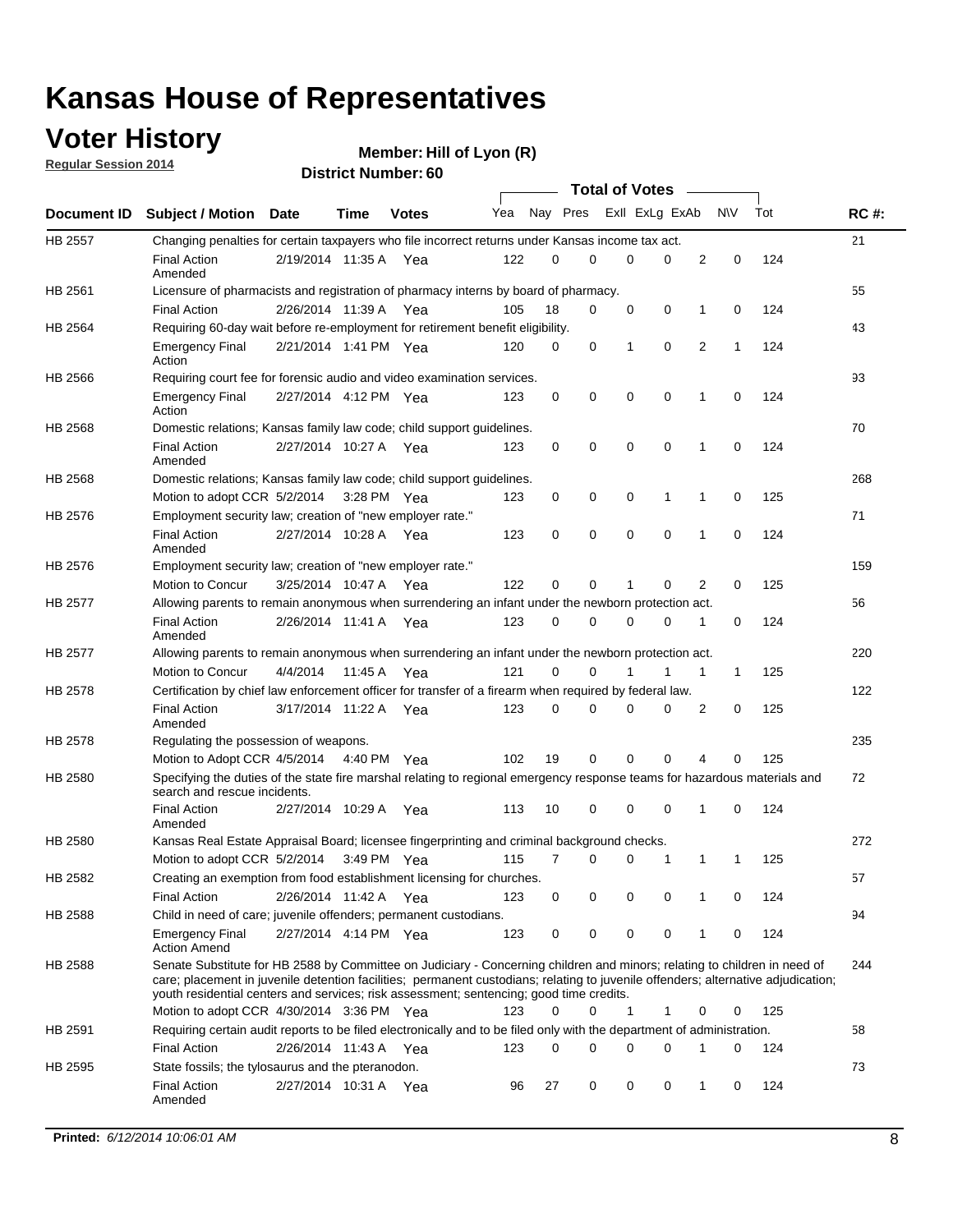### **Voter History**

**Regular Session 2014**

| <b>District Number: 60</b> |  |
|----------------------------|--|
|                            |  |

|         |                                                                                                                                                                                                                                       |                       |             |              |     |                | <b>Total of Votes</b>   |             |             |              |            |     |             |
|---------|---------------------------------------------------------------------------------------------------------------------------------------------------------------------------------------------------------------------------------------|-----------------------|-------------|--------------|-----|----------------|-------------------------|-------------|-------------|--------------|------------|-----|-------------|
|         | Document ID Subject / Motion Date                                                                                                                                                                                                     |                       | <b>Time</b> | <b>Votes</b> | Yea |                | Nay Pres Exll ExLg ExAb |             |             |              | <b>NIV</b> | Tot | <b>RC#:</b> |
| HB 2596 | Computation of retirement benefits when a state officer or employee is placed on furlough or has reduction in compensation.                                                                                                           |                       |             |              |     |                |                         |             |             |              |            |     | 74          |
|         | <b>Final Action</b>                                                                                                                                                                                                                   | 2/27/2014 10:33 A     |             | Yea          | 123 | 0              | 0                       | $\mathbf 0$ | $\Omega$    |              | 0          | 124 |             |
| HB 2596 | Computation of retirement benefits when a state officer or employee is placed on furlough or has reduction in<br>compensation.                                                                                                        |                       |             |              |     |                |                         |             |             |              |            |     | 246         |
|         | Motion to adopt CCR 4/30/2014 3:45 PM Yea                                                                                                                                                                                             |                       |             |              | 123 | 0              | 0                       | 1           | 1           | 0            | 0          | 125 |             |
| HB 2597 | Municipal recycling services                                                                                                                                                                                                          |                       |             |              |     |                |                         |             |             |              |            |     | 97          |
|         | <b>Emergency Final</b><br><b>Action Amend</b>                                                                                                                                                                                         | 2/27/2014 4:20 PM Yea |             |              | 105 | 18             | 0                       | $\mathbf 0$ | 0           | 1            | 0          | 124 |             |
| HB 2599 | Authorizing the secretary of state to grant an easement to the unified government of Wyandotte county.                                                                                                                                |                       |             |              |     |                |                         |             |             |              |            |     | 22          |
|         | <b>Final Action</b>                                                                                                                                                                                                                   | 2/19/2014 11:37 A     |             | Yea          | 120 | $\overline{2}$ | 0                       | 0           | $\Omega$    | 2            | $\Omega$   | 124 |             |
| HB 2599 | Authorizing the secretary of state to grant an easement to the unified government of Wyandotte county.                                                                                                                                |                       |             |              |     |                |                         |             |             |              |            |     | 118         |
|         | Motion to Concur                                                                                                                                                                                                                      | 3/14/2014 11:25 A Yea |             |              | 118 | 0              | 0                       | 2           | 1           | 4            | 0          | 125 |             |
| HB 2602 | Increasing the percentage of unclassified employees allowed to be employed by KPERS from 25% to 50%.                                                                                                                                  |                       |             |              |     |                |                         |             |             |              |            |     | 44          |
|         | <b>Emergency Final</b><br>Action                                                                                                                                                                                                      | 2/21/2014 1:43 PM Yea |             |              | 107 | 13             | 0                       | 1           | 0           | 2            | 1          | 124 |             |
| HB 2602 | Increasing the percentage of unclassified employees allowed to be employed by KPERS from 25% to 50%.                                                                                                                                  |                       |             |              |     |                |                         |             |             |              |            |     | 195         |
|         | Motion to Concur                                                                                                                                                                                                                      | 4/1/2014              | 10:57 A     | Yea          | 108 | 15             | 0                       | 1           | $\mathbf 0$ | 1            | 0          | 125 |             |
| HB 2609 | Practice of pharmacy; filling and refilling of prescriptions.                                                                                                                                                                         |                       |             |              |     |                |                         |             |             |              |            |     | 105         |
|         | <b>Emergency Final</b><br><b>Action Amend</b>                                                                                                                                                                                         | 2/27/2014 4:29 PM Yea |             |              | 123 | 0              | $\mathbf 0$             | $\mathbf 0$ | $\mathbf 0$ | 1            | 0          | 124 |             |
| HB 2611 | Conduct of dental offices.                                                                                                                                                                                                            |                       |             |              |     |                |                         |             |             |              |            |     | 83          |
|         | <b>Emergency Final</b><br>Action                                                                                                                                                                                                      | 2/27/2014 3:59 PM Yea |             |              | 123 | 0              | $\mathbf 0$             | $\mathbf 0$ | 0           | 1            | 0          | 124 |             |
| HB 2612 | Relating to district judge and district magistrate judge vacancies.                                                                                                                                                                   |                       |             |              |     |                |                         |             |             |              |            |     | 75          |
|         | <b>Final Action</b><br>Amended                                                                                                                                                                                                        | 2/27/2014 10:34 A     |             | Yea          | 106 | 17             | $\mathbf 0$             | $\mathbf 0$ | $\mathbf 0$ | 1            | 0          | 124 |             |
| HB 2613 | Relating to the issuance of stillbirth and unborn child's death certificates.                                                                                                                                                         |                       |             |              |     |                |                         |             |             |              |            |     | 103         |
|         | <b>Emergency Final</b><br><b>Action Amend</b>                                                                                                                                                                                         | 2/27/2014 4:27 PM Yea |             |              | 122 | $\mathbf{1}$   | $\mathbf 0$             | $\mathbf 0$ | $\Omega$    | $\mathbf{1}$ | $\Omega$   | 124 |             |
| HB 2615 | Substitute for HB 2615 by Committee on Commerce, Labor and Economic Development - Workers compensation assigned<br>risk pool.                                                                                                         |                       |             |              |     |                |                         |             |             |              |            |     | 185         |
|         | EFA Sub Bill<br>Amended                                                                                                                                                                                                               | 3/26/2014 3:42 PM Yea |             |              | 98  | 25             | 0                       | 1           | $\mathbf 0$ | 1            | 0          | 125 |             |
| HB 2616 | Secretary of labor; explore agreement to allow state of Kansas to enforce OSHA standards.                                                                                                                                             |                       |             |              |     |                |                         |             |             |              |            |     | 92          |
|         | <b>Emergency Final</b><br>Action                                                                                                                                                                                                      | 2/27/2014 4:11 PM Yea |             |              | 93  | 30             | $\Omega$                | $\mathbf 0$ | 0           | 1            | 0          | 124 |             |
| HB 2616 | Senate Substitute for HB 2616 by Committee on Commerce - Secretary of labor directed to study state enforcement of OSHA 261<br>standards.                                                                                             |                       |             |              |     |                |                         |             |             |              |            |     |             |
|         | Motion to Concur                                                                                                                                                                                                                      | 5/2/2014 11:47 A Yea  |             |              | 94  | 30             | $\mathbf 0$             | 0           | 1           | 0            | 0          | 125 |             |
| HB 2633 | Substitute for HB 2633 by Committee on Corrections and Juvenile Justice - Juvenile offenders; youth residential centers and<br>services; risk assessment; raising the age for prosecution as an adult; sentencing; good time credits. |                       |             |              |     |                |                         |             |             |              |            |     | 106         |
|         | EFA Sub Bill<br>Amended                                                                                                                                                                                                               | 2/27/2014 4:31 PM Yea |             |              | 122 | 1              | $\Omega$                | $\Omega$    | 0           | 1            | 0          | 124 |             |
| HB 2636 | Secretary of health and environment and air quality standards.                                                                                                                                                                        |                       |             |              |     |                |                         |             |             |              |            |     | 45          |
|         | <b>Emergency Final</b><br><b>Action Amend</b>                                                                                                                                                                                         | 2/21/2014 1:44 PM Yea |             |              | 89  | 31             | 0                       | 1           | 0           | 2            | 1          | 124 |             |
| HB 2636 | Secretary of health and environment and air quality standards.                                                                                                                                                                        |                       |             |              |     |                |                         |             |             |              |            |     | 212         |
|         | Sub motion to concur 4/3/2014 7:20 PM Yea                                                                                                                                                                                             |                       |             |              | 121 | 3              | 0                       | 0           | 0           |              | 0          | 125 |             |
| HB 2642 | Income tax deduction for net gain on the sale of certain horses, cattle or livestock; income tax credit for expenditures to make 131<br>dwelling or facility accessible for persons with a disability.                                |                       |             |              |     |                |                         |             |             |              |            |     |             |
|         | <b>Final Action</b><br>Amended                                                                                                                                                                                                        | 3/20/2014 11:17 A Yea |             |              | 123 | 0              | 0                       | 0           | 1           | 1            | 0          | 125 |             |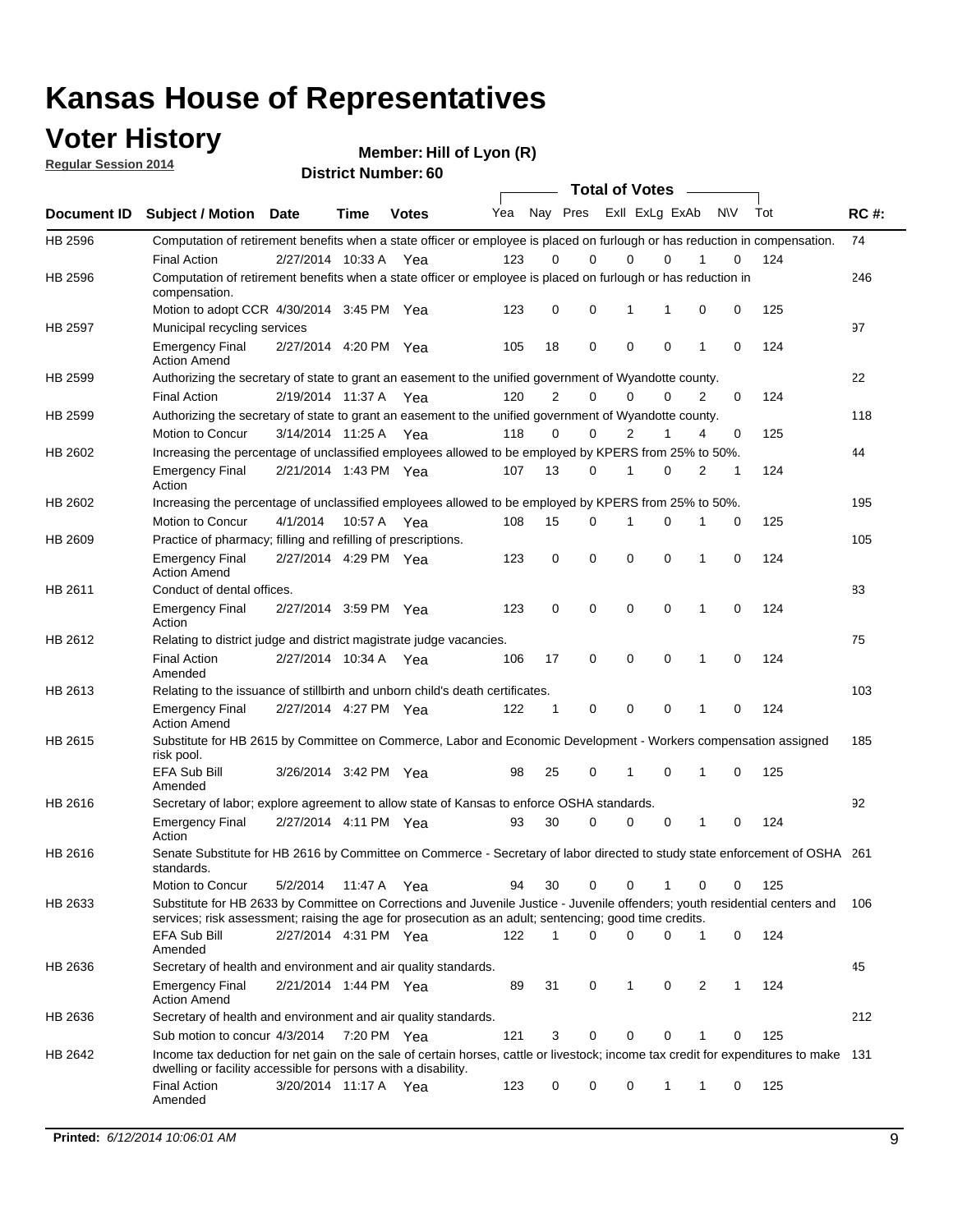#### **Voter History Member:**

| <b>VOTER HISTORY</b><br><b>Regular Session 2014</b> |                                                                                                                                                                                                                                                                                                                                                                                                                               |                       |             | Member: Hill of Lyon (R)   |     |     |             |          |                                         |          |   |           |       |             |
|-----------------------------------------------------|-------------------------------------------------------------------------------------------------------------------------------------------------------------------------------------------------------------------------------------------------------------------------------------------------------------------------------------------------------------------------------------------------------------------------------|-----------------------|-------------|----------------------------|-----|-----|-------------|----------|-----------------------------------------|----------|---|-----------|-------|-------------|
|                                                     |                                                                                                                                                                                                                                                                                                                                                                                                                               |                       |             | <b>District Number: 60</b> |     |     |             |          |                                         |          |   |           |       |             |
| Document ID                                         | <b>Subject / Motion</b>                                                                                                                                                                                                                                                                                                                                                                                                       | <b>Date</b>           | Time        | <b>Votes</b>               | Yea |     | Nay Pres    |          | <b>Total of Votes</b><br>Exll ExLg ExAb |          |   | <b>NV</b> | Tot   | <b>RC#:</b> |
|                                                     |                                                                                                                                                                                                                                                                                                                                                                                                                               |                       |             |                            |     |     |             |          |                                         |          |   |           |       |             |
| HB 2643                                             | Property tax; classification of commercial and industrial machinery and equipment as personal property; reclassification of<br>property upon termination of IRB tax exemption; use of independent appraisers to appraiser certain                                                                                                                                                                                             |                       |             |                            |     |     |             |          |                                         |          |   |           |       | 164         |
|                                                     | <b>Final Action</b><br>Amended                                                                                                                                                                                                                                                                                                                                                                                                | 3/26/2014 10:56 A Yea |             |                            | 123 | 0   | $\Omega$    |          | 1                                       | 0        | 1 | 0         | 125   |             |
| HB 2643                                             | Property tax; classification of commercial and industrial machinery and equipment as personal property; reclassification of<br>property upon termination of IRB tax exemption; use of independent appraisers to appraiser certain complex property; motor<br>vehicles, members of military; mortgage registration tax phase out and replacement with fees; county clerk technology fund;<br>county treasurer technology fund. |                       |             |                            |     |     |             |          |                                         |          |   |           |       | 274         |
|                                                     | Motion to Concur                                                                                                                                                                                                                                                                                                                                                                                                              | 5/2/2014              | 5:12 PM Nay |                            | 16  | 108 | 0           |          | 0                                       | 0        | 1 | 0         | 125   |             |
| HB 2643                                             | Property tax; classification of commercial and industrial machinery and equipment as personal property; reclassification of<br>property upon termination of IRB tax exemption; use of independent appraisers to appraiser certain complex property; motor<br>vehicles, members of military; mortgage registration tax phase out and replacement with fees; county clerk technology fund;<br>county treasurer technology fund. |                       |             |                            |     |     |             |          |                                         |          |   |           |       | 286         |
|                                                     | Motion to adopt CCR 5/3/2014                                                                                                                                                                                                                                                                                                                                                                                                  |                       | 1:53 AM Nav |                            | 70  | 53  | 0           |          | 0                                       | 0        | 1 | 1         | 125   |             |
| HB 2648                                             | Property tax exemption for levees.<br><b>Emergency Final</b><br><b>Action Amend</b>                                                                                                                                                                                                                                                                                                                                           | 2/27/2014 4:23 PM Yea |             |                            | 100 | 23  | $\mathbf 0$ |          | 0                                       | 0        | 1 | 0         | 124   | 100         |
| HB 2651                                             | County law library.                                                                                                                                                                                                                                                                                                                                                                                                           |                       |             |                            |     |     |             |          |                                         |          |   |           |       | 76          |
|                                                     | <b>Final Action</b><br>Amended                                                                                                                                                                                                                                                                                                                                                                                                | 2/27/2014 10:38 A     |             | Nay                        | 82  | 41  | 0           |          | $\mathbf 0$                             | 0        | 1 | 0         | 124   |             |
| HB 2655                                             | Allowing veterans with PTSD to seek mental health treatment upon certain convictions.                                                                                                                                                                                                                                                                                                                                         |                       |             |                            |     |     |             |          |                                         |          |   |           |       | 77          |
|                                                     | <b>Final Action</b><br>Amended                                                                                                                                                                                                                                                                                                                                                                                                | 2/27/2014 10:40 A Yea |             |                            | 123 | 0   | 0           |          | 0                                       | 0        | 1 | 0         | 124   |             |
| HB 2655                                             | Senate Substitute for HB 2655 by Committee on Judiciary - Allowing veterans with PTSD to seek mental health treatment<br>upon certain convictions; also amending the crimes of interference with law enforcement and giving a false alarm.                                                                                                                                                                                    |                       |             |                            |     |     |             |          |                                         |          |   |           |       | 224         |
|                                                     | Motion to Concur                                                                                                                                                                                                                                                                                                                                                                                                              | 4/4/2014              |             | 5:42 PM Yea                | 122 | 0   | $\Omega$    |          | 0                                       | 1        | 2 | 0         | 125   |             |
| HB 2656                                             | Authorizing the state of Kansas to pay the death gratuity benefit to the designated survivor of a Kansas service member during 48<br>a federal government shutdown and providing for reimbursement to the state                                                                                                                                                                                                               |                       |             |                            |     |     |             |          |                                         |          |   |           |       |             |
|                                                     | <b>Final Action</b>                                                                                                                                                                                                                                                                                                                                                                                                           | 2/26/2014 11:27 A Yea |             |                            | 123 | 0   | 0           |          | 0                                       | 0        | 1 | 0         | 124   |             |
| HB 2661                                             | Substitute for HB 2661 by Committee on Energy and Environment - Siting of electric transmission lines; notice and hearing<br>requirements.                                                                                                                                                                                                                                                                                    |                       |             |                            |     |     |             |          |                                         |          |   |           |       | 181         |
|                                                     | <b>EFA Sub Bill</b>                                                                                                                                                                                                                                                                                                                                                                                                           | 3/26/2014 3:37 PM Yea |             |                            | 119 | 4   | $\mathbf 0$ |          | 1                                       | 0        | 1 | 0         | 125   |             |
| HB 2662                                             | Expungment of driving under the influence convictions.                                                                                                                                                                                                                                                                                                                                                                        |                       |             |                            |     |     |             |          |                                         |          |   |           |       | 116         |
|                                                     | <b>Final Action</b><br>Amended                                                                                                                                                                                                                                                                                                                                                                                                | 3/14/2014 11:22 A Yea |             |                            | 87  | 31  | 0           |          | 2                                       | 1        | 4 | 0         | 125   |             |
| <b>HB 2668</b>                                      | Health insurance for qualified professional associations.                                                                                                                                                                                                                                                                                                                                                                     |                       |             |                            |     |     |             |          |                                         |          |   |           |       | 34          |
|                                                     | Final Action<br>Amended                                                                                                                                                                                                                                                                                                                                                                                                       | 2/21/2014 11:21 A Yea |             |                            | 114 |     | 7           | $\Omega$ | $\overline{1}$                          | $\Omega$ | 2 | $\Omega$  | - 124 |             |
| HB 2668                                             | Predetermination of health insurance benefits                                                                                                                                                                                                                                                                                                                                                                                 |                       |             |                            |     |     |             |          |                                         |          |   |           |       | 262         |
|                                                     | Motion to Concur                                                                                                                                                                                                                                                                                                                                                                                                              | 5/2/2014              | 12:05 P Nay |                            | 97  | 27  | 0           |          | 0                                       | 1        | 0 | 0         | 125   |             |
| HB 2669                                             | State civil service board; transferred from the department of administration to the office of administrative hearings.                                                                                                                                                                                                                                                                                                        |                       |             |                            |     |     |             |          |                                         |          |   |           |       | 87          |
|                                                     | <b>Emergency Final</b><br>Action                                                                                                                                                                                                                                                                                                                                                                                              | 2/27/2014 4:05 PM Yea |             |                            | 110 | 13  | $\Omega$    |          | 0                                       | 0        | 1 | 0         | 124   |             |
| HB 2673                                             | Kansas healing arts act; physician assistant licensure act.                                                                                                                                                                                                                                                                                                                                                                   |                       |             |                            |     |     |             |          |                                         |          |   |           |       | 91          |

Emergency Final 2/27/2014 4:10 PM Yea 405 18 0 0 0 1 0 124 HB 2673 Action Amend Kansas healing arts act; physician assistant licensure act. 270 Motion to adopt CCR 5/2/2014 3:39 PM Yea 111 11 0 0 1 1 1 125 HB 2673 Board of healing arts functions and duties, physician assistants licensure act and podiatry act. 165 Final Action 3/26/2014 10:57 A Yea 123 0 0 1 0 125 HB 2675 Amended Relating to procurement negotiating committees; certified businesses.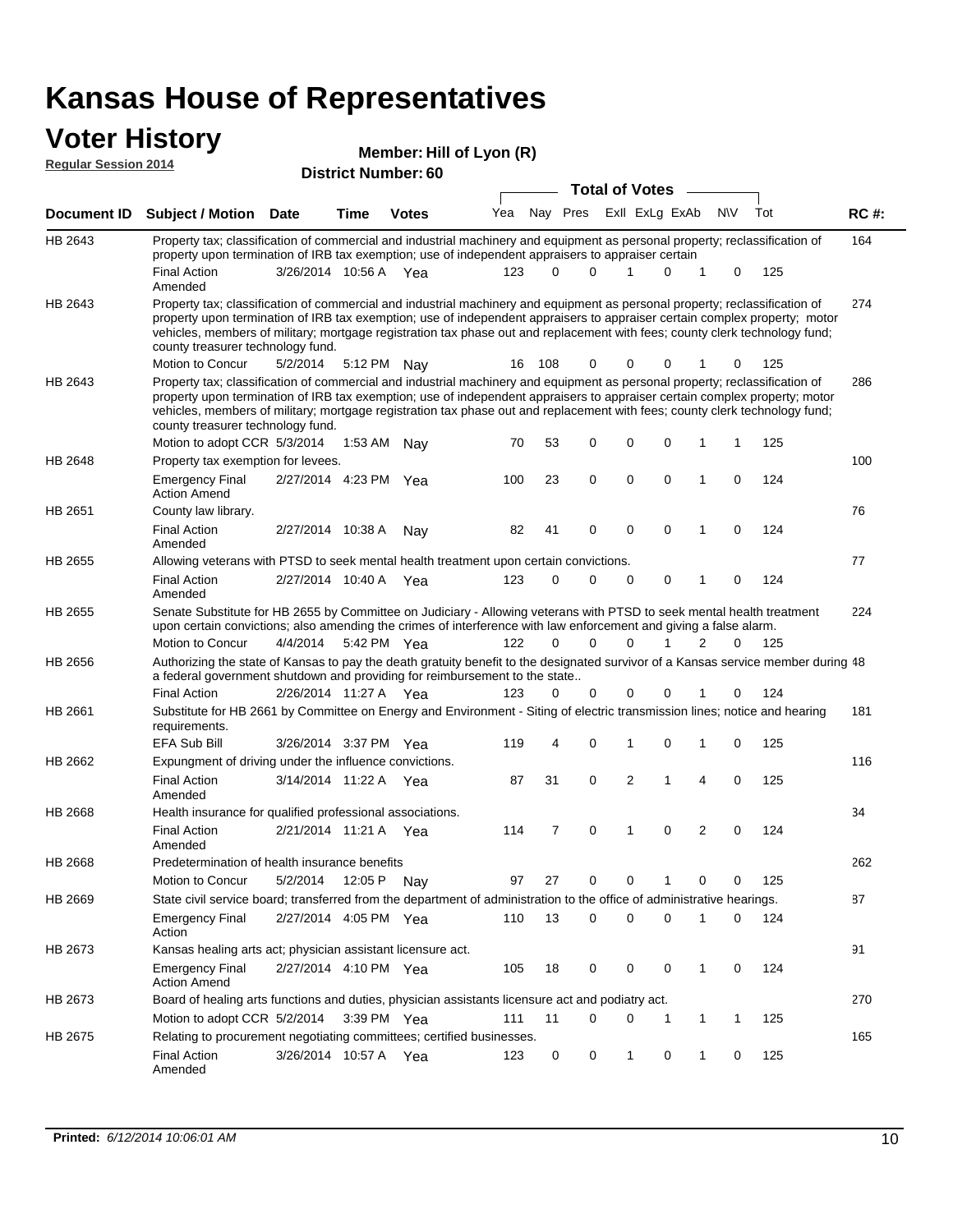#### **Voter History Regular Session 2014**

| <b>Total of Votes</b><br>Nay Pres ExII ExLg ExAb<br>Yea<br>N\V<br>Tot<br><b>RC#:</b><br><b>Subject / Motion Date</b><br><b>Time</b><br><b>Votes</b><br>132<br>Substitute for HB2681 by Committee on Veterans, Military, and Homeland Security--Abolishing the Kansas commission on<br>veterans affairs; creating the Kansas commission on veterans affairs office within the executive branch of government.<br>Final Action Sub Bill 3/20/2014 11:18 A Yea<br>123<br>$\Omega$<br>0<br>125<br>0<br>1<br>1<br>0<br>Substitute for HB2681 by Committee on Veterans, Military, and Homeland Security - Abolishing the Kansas commission on<br>219<br>veterans affairs; creating the Kansas commission on veterans affairs office within the executive branch of government.<br>Motion to Concur<br>4/4/2014<br>11:41 A<br>122<br>0<br>$\Omega$<br>1<br>1<br>0<br>125<br>1<br>Yea<br>Allocating moneys from driver's license fees to the judicial branch nonjudicial salary adjustment fund.<br>78<br>124<br><b>Final Action</b><br>2/27/2014 10:41 A Yea<br>30<br>$\Omega$<br>0<br>0<br>1<br>0<br>93<br>59<br>Unclaimed property act and hearings.<br>$\mathbf 0$<br>0<br><b>Final Action</b><br>2/26/2014 11:44 A<br>119<br>4<br>0<br>0<br>124<br>Yea<br>1<br>Unclaimed property act and hearings.<br>251<br>0<br>$\mathbf 0$<br>0<br>125<br>Motion to Concur<br>5/1/2014<br>1:56 PM Yea<br>125<br>0<br>0<br>0<br>231<br>Amending which convictions are counted for driving while license canceled, suspended or revoked.<br><b>Final Action</b><br>4/5/2014<br>10:23 A<br>121<br>0<br>0<br>0<br>0<br>4<br>0<br>125<br>Yea<br>Amended<br>Providing for testing by community colleges for commercial driver's licenses and allowing temporary commercial driver's<br>104<br>license holders the ability to drive class A commercial vehicles.<br>2/27/2014 4:28 PM Yea<br>123<br>0<br>0<br>0<br>0<br>0<br>124<br><b>Emergency Final</b><br>1<br><b>Action Amend</b><br>Senate Substitute for HB 2693 by Committee on Transportation - Providing for testing by community colleges for commercial<br>HB 2693<br>255<br>driver's licenses; entities serving as driver's licenses examiners.<br>Motion to adopt CCR 5/1/2014<br>0<br>0<br>125<br>4:42 PM Yea<br>125<br>0<br>$\Omega$<br>0<br>0<br>HB 2715<br>98<br>Farm machinery and equipment annual highway permits, commercial drivers' license.<br>2/27/2014 4:21 PM Yea<br>123<br>0<br>$\Omega$<br>0<br>0<br>124<br><b>Emergency Final</b><br>0<br>1<br><b>Action Amend</b><br>175<br>Registration of operators of assisted living, residential health care, home plus or adult day care facilities.<br>3/26/2014 3:29 PM Yea<br>114<br>9<br>$\Omega$<br>0<br>125<br><b>Emergency Final</b><br>1<br>0<br><b>Action Amend</b><br>Substitute for Substitute for HB 2721 by Committee on Commerce, Labor and Economic Development †Enacting the<br>117<br>business entity standard treatment act.<br>Final Action Sub Bill 3/14/2014 11:23 A Yea<br>118<br>0<br>0<br>2<br>0<br>125<br>1<br>4<br>Substitute for Substitute for HB 2721 by Committee on Commerce, Labor and Economic Development - Enacting the business 273<br>entity standard treatment act.<br>Motion to Concur<br>5/2/2014<br>122<br>0<br>0<br>125<br>3:59 PM Yea<br>0<br>1<br>1<br>1<br><b>HB 2724</b><br>99<br>Uniform commercial driver's license act; definition of tank vehicle.<br>2/27/2014 4:22 PM Yea<br>0<br>0<br>0<br>124<br><b>Emergency Final</b><br>122<br>1<br>1<br>0<br>Action<br>HB 2727<br>Expiration of license plates and placards for individuals with disability.<br>88<br><b>Emergency Final</b><br>2/27/2014 4:06 PM Yea<br>123<br>0<br>0<br>124<br>0<br>0<br>1<br>0<br>Action<br>89<br>Permits for the operation of salvage vehicles no longer required to be prepared in triplicate.<br>2/27/2014 4:07 PM Yea<br>122<br>$\Omega$<br>0<br>0<br>124<br><b>Emergency Final</b><br>1<br>0<br>1<br>Action<br>192<br>Permits for the operation of salvage vehicles no longer required to be prepared in triplicate.<br>Motion to Concur<br>3/31/2014 11:43 A Yea<br>122<br>0<br>0<br>0<br>2<br>0<br>125<br>1<br>Sales tax authority for Rooks county for constructing or remodeling a jail facility.<br>232<br><b>Final Action</b><br>4/5/2014<br>10:24 A Yea<br>0<br>0<br>0<br>125<br>121<br>0<br>0<br>4<br>Insurance; coverage for autism spectrum disorder.<br>137<br><b>Final Action</b><br>3/21/2014 10:14 A Yea<br>114<br>3<br>0<br>0<br>1<br>6<br>$\mathbf{1}$<br>125<br>Amended<br>166<br>Tax lien on property voluntarily transferred.<br><b>Final Action</b><br>3/26/2014 10:58 A<br>0<br>0<br>125<br>123<br>$\mathbf{1}$<br>0<br>1<br>0<br>Yea<br>Printed: 6/12/2014 10:06:01 AM | noguidi ocoololi 4014 |  | <b>District Number: 60</b> |  |  |  |  |    |
|--------------------------------------------------------------------------------------------------------------------------------------------------------------------------------------------------------------------------------------------------------------------------------------------------------------------------------------------------------------------------------------------------------------------------------------------------------------------------------------------------------------------------------------------------------------------------------------------------------------------------------------------------------------------------------------------------------------------------------------------------------------------------------------------------------------------------------------------------------------------------------------------------------------------------------------------------------------------------------------------------------------------------------------------------------------------------------------------------------------------------------------------------------------------------------------------------------------------------------------------------------------------------------------------------------------------------------------------------------------------------------------------------------------------------------------------------------------------------------------------------------------------------------------------------------------------------------------------------------------------------------------------------------------------------------------------------------------------------------------------------------------------------------------------------------------------------------------------------------------------------------------------------------------------------------------------------------------------------------------------------------------------------------------------------------------------------------------------------------------------------------------------------------------------------------------------------------------------------------------------------------------------------------------------------------------------------------------------------------------------------------------------------------------------------------------------------------------------------------------------------------------------------------------------------------------------------------------------------------------------------------------------------------------------------------------------------------------------------------------------------------------------------------------------------------------------------------------------------------------------------------------------------------------------------------------------------------------------------------------------------------------------------------------------------------------------------------------------------------------------------------------------------------------------------------------------------------------------------------------------------------------------------------------------------------------------------------------------------------------------------------------------------------------------------------------------------------------------------------------------------------------------------------------------------------------------------------------------------------------------------------------------------------------------------------------------------------------------------------------------------------------------------------------------------------------------------------------------------------------------------------------------------------------------------------------------------------------------------------------------------------------------------------------------------------------------------------------------------------------------------------------------------------------------------------------------------------------------------------------------------------------------------------------------------------------------------------------------------------------------------------------------------------------------------------------------------------------------------------------------------------------------------------------------------------------------------------------------------------------------------------------------------------------------------------------------------------------------------------|-----------------------|--|----------------------------|--|--|--|--|----|
|                                                                                                                                                                                                                                                                                                                                                                                                                                                                                                                                                                                                                                                                                                                                                                                                                                                                                                                                                                                                                                                                                                                                                                                                                                                                                                                                                                                                                                                                                                                                                                                                                                                                                                                                                                                                                                                                                                                                                                                                                                                                                                                                                                                                                                                                                                                                                                                                                                                                                                                                                                                                                                                                                                                                                                                                                                                                                                                                                                                                                                                                                                                                                                                                                                                                                                                                                                                                                                                                                                                                                                                                                                                                                                                                                                                                                                                                                                                                                                                                                                                                                                                                                                                                                                                                                                                                                                                                                                                                                                                                                                                                                                                                                                                                |                       |  |                            |  |  |  |  |    |
|                                                                                                                                                                                                                                                                                                                                                                                                                                                                                                                                                                                                                                                                                                                                                                                                                                                                                                                                                                                                                                                                                                                                                                                                                                                                                                                                                                                                                                                                                                                                                                                                                                                                                                                                                                                                                                                                                                                                                                                                                                                                                                                                                                                                                                                                                                                                                                                                                                                                                                                                                                                                                                                                                                                                                                                                                                                                                                                                                                                                                                                                                                                                                                                                                                                                                                                                                                                                                                                                                                                                                                                                                                                                                                                                                                                                                                                                                                                                                                                                                                                                                                                                                                                                                                                                                                                                                                                                                                                                                                                                                                                                                                                                                                                                | <b>Document ID</b>    |  |                            |  |  |  |  |    |
|                                                                                                                                                                                                                                                                                                                                                                                                                                                                                                                                                                                                                                                                                                                                                                                                                                                                                                                                                                                                                                                                                                                                                                                                                                                                                                                                                                                                                                                                                                                                                                                                                                                                                                                                                                                                                                                                                                                                                                                                                                                                                                                                                                                                                                                                                                                                                                                                                                                                                                                                                                                                                                                                                                                                                                                                                                                                                                                                                                                                                                                                                                                                                                                                                                                                                                                                                                                                                                                                                                                                                                                                                                                                                                                                                                                                                                                                                                                                                                                                                                                                                                                                                                                                                                                                                                                                                                                                                                                                                                                                                                                                                                                                                                                                | HB 2681               |  |                            |  |  |  |  |    |
|                                                                                                                                                                                                                                                                                                                                                                                                                                                                                                                                                                                                                                                                                                                                                                                                                                                                                                                                                                                                                                                                                                                                                                                                                                                                                                                                                                                                                                                                                                                                                                                                                                                                                                                                                                                                                                                                                                                                                                                                                                                                                                                                                                                                                                                                                                                                                                                                                                                                                                                                                                                                                                                                                                                                                                                                                                                                                                                                                                                                                                                                                                                                                                                                                                                                                                                                                                                                                                                                                                                                                                                                                                                                                                                                                                                                                                                                                                                                                                                                                                                                                                                                                                                                                                                                                                                                                                                                                                                                                                                                                                                                                                                                                                                                | HB 2681               |  |                            |  |  |  |  |    |
|                                                                                                                                                                                                                                                                                                                                                                                                                                                                                                                                                                                                                                                                                                                                                                                                                                                                                                                                                                                                                                                                                                                                                                                                                                                                                                                                                                                                                                                                                                                                                                                                                                                                                                                                                                                                                                                                                                                                                                                                                                                                                                                                                                                                                                                                                                                                                                                                                                                                                                                                                                                                                                                                                                                                                                                                                                                                                                                                                                                                                                                                                                                                                                                                                                                                                                                                                                                                                                                                                                                                                                                                                                                                                                                                                                                                                                                                                                                                                                                                                                                                                                                                                                                                                                                                                                                                                                                                                                                                                                                                                                                                                                                                                                                                |                       |  |                            |  |  |  |  |    |
|                                                                                                                                                                                                                                                                                                                                                                                                                                                                                                                                                                                                                                                                                                                                                                                                                                                                                                                                                                                                                                                                                                                                                                                                                                                                                                                                                                                                                                                                                                                                                                                                                                                                                                                                                                                                                                                                                                                                                                                                                                                                                                                                                                                                                                                                                                                                                                                                                                                                                                                                                                                                                                                                                                                                                                                                                                                                                                                                                                                                                                                                                                                                                                                                                                                                                                                                                                                                                                                                                                                                                                                                                                                                                                                                                                                                                                                                                                                                                                                                                                                                                                                                                                                                                                                                                                                                                                                                                                                                                                                                                                                                                                                                                                                                | HB 2684               |  |                            |  |  |  |  |    |
|                                                                                                                                                                                                                                                                                                                                                                                                                                                                                                                                                                                                                                                                                                                                                                                                                                                                                                                                                                                                                                                                                                                                                                                                                                                                                                                                                                                                                                                                                                                                                                                                                                                                                                                                                                                                                                                                                                                                                                                                                                                                                                                                                                                                                                                                                                                                                                                                                                                                                                                                                                                                                                                                                                                                                                                                                                                                                                                                                                                                                                                                                                                                                                                                                                                                                                                                                                                                                                                                                                                                                                                                                                                                                                                                                                                                                                                                                                                                                                                                                                                                                                                                                                                                                                                                                                                                                                                                                                                                                                                                                                                                                                                                                                                                |                       |  |                            |  |  |  |  |    |
|                                                                                                                                                                                                                                                                                                                                                                                                                                                                                                                                                                                                                                                                                                                                                                                                                                                                                                                                                                                                                                                                                                                                                                                                                                                                                                                                                                                                                                                                                                                                                                                                                                                                                                                                                                                                                                                                                                                                                                                                                                                                                                                                                                                                                                                                                                                                                                                                                                                                                                                                                                                                                                                                                                                                                                                                                                                                                                                                                                                                                                                                                                                                                                                                                                                                                                                                                                                                                                                                                                                                                                                                                                                                                                                                                                                                                                                                                                                                                                                                                                                                                                                                                                                                                                                                                                                                                                                                                                                                                                                                                                                                                                                                                                                                | HB 2687               |  |                            |  |  |  |  |    |
|                                                                                                                                                                                                                                                                                                                                                                                                                                                                                                                                                                                                                                                                                                                                                                                                                                                                                                                                                                                                                                                                                                                                                                                                                                                                                                                                                                                                                                                                                                                                                                                                                                                                                                                                                                                                                                                                                                                                                                                                                                                                                                                                                                                                                                                                                                                                                                                                                                                                                                                                                                                                                                                                                                                                                                                                                                                                                                                                                                                                                                                                                                                                                                                                                                                                                                                                                                                                                                                                                                                                                                                                                                                                                                                                                                                                                                                                                                                                                                                                                                                                                                                                                                                                                                                                                                                                                                                                                                                                                                                                                                                                                                                                                                                                |                       |  |                            |  |  |  |  |    |
|                                                                                                                                                                                                                                                                                                                                                                                                                                                                                                                                                                                                                                                                                                                                                                                                                                                                                                                                                                                                                                                                                                                                                                                                                                                                                                                                                                                                                                                                                                                                                                                                                                                                                                                                                                                                                                                                                                                                                                                                                                                                                                                                                                                                                                                                                                                                                                                                                                                                                                                                                                                                                                                                                                                                                                                                                                                                                                                                                                                                                                                                                                                                                                                                                                                                                                                                                                                                                                                                                                                                                                                                                                                                                                                                                                                                                                                                                                                                                                                                                                                                                                                                                                                                                                                                                                                                                                                                                                                                                                                                                                                                                                                                                                                                | <b>HB 2687</b>        |  |                            |  |  |  |  |    |
|                                                                                                                                                                                                                                                                                                                                                                                                                                                                                                                                                                                                                                                                                                                                                                                                                                                                                                                                                                                                                                                                                                                                                                                                                                                                                                                                                                                                                                                                                                                                                                                                                                                                                                                                                                                                                                                                                                                                                                                                                                                                                                                                                                                                                                                                                                                                                                                                                                                                                                                                                                                                                                                                                                                                                                                                                                                                                                                                                                                                                                                                                                                                                                                                                                                                                                                                                                                                                                                                                                                                                                                                                                                                                                                                                                                                                                                                                                                                                                                                                                                                                                                                                                                                                                                                                                                                                                                                                                                                                                                                                                                                                                                                                                                                |                       |  |                            |  |  |  |  |    |
|                                                                                                                                                                                                                                                                                                                                                                                                                                                                                                                                                                                                                                                                                                                                                                                                                                                                                                                                                                                                                                                                                                                                                                                                                                                                                                                                                                                                                                                                                                                                                                                                                                                                                                                                                                                                                                                                                                                                                                                                                                                                                                                                                                                                                                                                                                                                                                                                                                                                                                                                                                                                                                                                                                                                                                                                                                                                                                                                                                                                                                                                                                                                                                                                                                                                                                                                                                                                                                                                                                                                                                                                                                                                                                                                                                                                                                                                                                                                                                                                                                                                                                                                                                                                                                                                                                                                                                                                                                                                                                                                                                                                                                                                                                                                | <b>HB 2689</b>        |  |                            |  |  |  |  |    |
|                                                                                                                                                                                                                                                                                                                                                                                                                                                                                                                                                                                                                                                                                                                                                                                                                                                                                                                                                                                                                                                                                                                                                                                                                                                                                                                                                                                                                                                                                                                                                                                                                                                                                                                                                                                                                                                                                                                                                                                                                                                                                                                                                                                                                                                                                                                                                                                                                                                                                                                                                                                                                                                                                                                                                                                                                                                                                                                                                                                                                                                                                                                                                                                                                                                                                                                                                                                                                                                                                                                                                                                                                                                                                                                                                                                                                                                                                                                                                                                                                                                                                                                                                                                                                                                                                                                                                                                                                                                                                                                                                                                                                                                                                                                                |                       |  |                            |  |  |  |  |    |
|                                                                                                                                                                                                                                                                                                                                                                                                                                                                                                                                                                                                                                                                                                                                                                                                                                                                                                                                                                                                                                                                                                                                                                                                                                                                                                                                                                                                                                                                                                                                                                                                                                                                                                                                                                                                                                                                                                                                                                                                                                                                                                                                                                                                                                                                                                                                                                                                                                                                                                                                                                                                                                                                                                                                                                                                                                                                                                                                                                                                                                                                                                                                                                                                                                                                                                                                                                                                                                                                                                                                                                                                                                                                                                                                                                                                                                                                                                                                                                                                                                                                                                                                                                                                                                                                                                                                                                                                                                                                                                                                                                                                                                                                                                                                | HB 2693               |  |                            |  |  |  |  |    |
|                                                                                                                                                                                                                                                                                                                                                                                                                                                                                                                                                                                                                                                                                                                                                                                                                                                                                                                                                                                                                                                                                                                                                                                                                                                                                                                                                                                                                                                                                                                                                                                                                                                                                                                                                                                                                                                                                                                                                                                                                                                                                                                                                                                                                                                                                                                                                                                                                                                                                                                                                                                                                                                                                                                                                                                                                                                                                                                                                                                                                                                                                                                                                                                                                                                                                                                                                                                                                                                                                                                                                                                                                                                                                                                                                                                                                                                                                                                                                                                                                                                                                                                                                                                                                                                                                                                                                                                                                                                                                                                                                                                                                                                                                                                                |                       |  |                            |  |  |  |  |    |
|                                                                                                                                                                                                                                                                                                                                                                                                                                                                                                                                                                                                                                                                                                                                                                                                                                                                                                                                                                                                                                                                                                                                                                                                                                                                                                                                                                                                                                                                                                                                                                                                                                                                                                                                                                                                                                                                                                                                                                                                                                                                                                                                                                                                                                                                                                                                                                                                                                                                                                                                                                                                                                                                                                                                                                                                                                                                                                                                                                                                                                                                                                                                                                                                                                                                                                                                                                                                                                                                                                                                                                                                                                                                                                                                                                                                                                                                                                                                                                                                                                                                                                                                                                                                                                                                                                                                                                                                                                                                                                                                                                                                                                                                                                                                |                       |  |                            |  |  |  |  |    |
|                                                                                                                                                                                                                                                                                                                                                                                                                                                                                                                                                                                                                                                                                                                                                                                                                                                                                                                                                                                                                                                                                                                                                                                                                                                                                                                                                                                                                                                                                                                                                                                                                                                                                                                                                                                                                                                                                                                                                                                                                                                                                                                                                                                                                                                                                                                                                                                                                                                                                                                                                                                                                                                                                                                                                                                                                                                                                                                                                                                                                                                                                                                                                                                                                                                                                                                                                                                                                                                                                                                                                                                                                                                                                                                                                                                                                                                                                                                                                                                                                                                                                                                                                                                                                                                                                                                                                                                                                                                                                                                                                                                                                                                                                                                                |                       |  |                            |  |  |  |  |    |
|                                                                                                                                                                                                                                                                                                                                                                                                                                                                                                                                                                                                                                                                                                                                                                                                                                                                                                                                                                                                                                                                                                                                                                                                                                                                                                                                                                                                                                                                                                                                                                                                                                                                                                                                                                                                                                                                                                                                                                                                                                                                                                                                                                                                                                                                                                                                                                                                                                                                                                                                                                                                                                                                                                                                                                                                                                                                                                                                                                                                                                                                                                                                                                                                                                                                                                                                                                                                                                                                                                                                                                                                                                                                                                                                                                                                                                                                                                                                                                                                                                                                                                                                                                                                                                                                                                                                                                                                                                                                                                                                                                                                                                                                                                                                |                       |  |                            |  |  |  |  |    |
|                                                                                                                                                                                                                                                                                                                                                                                                                                                                                                                                                                                                                                                                                                                                                                                                                                                                                                                                                                                                                                                                                                                                                                                                                                                                                                                                                                                                                                                                                                                                                                                                                                                                                                                                                                                                                                                                                                                                                                                                                                                                                                                                                                                                                                                                                                                                                                                                                                                                                                                                                                                                                                                                                                                                                                                                                                                                                                                                                                                                                                                                                                                                                                                                                                                                                                                                                                                                                                                                                                                                                                                                                                                                                                                                                                                                                                                                                                                                                                                                                                                                                                                                                                                                                                                                                                                                                                                                                                                                                                                                                                                                                                                                                                                                | HB 2717               |  |                            |  |  |  |  |    |
|                                                                                                                                                                                                                                                                                                                                                                                                                                                                                                                                                                                                                                                                                                                                                                                                                                                                                                                                                                                                                                                                                                                                                                                                                                                                                                                                                                                                                                                                                                                                                                                                                                                                                                                                                                                                                                                                                                                                                                                                                                                                                                                                                                                                                                                                                                                                                                                                                                                                                                                                                                                                                                                                                                                                                                                                                                                                                                                                                                                                                                                                                                                                                                                                                                                                                                                                                                                                                                                                                                                                                                                                                                                                                                                                                                                                                                                                                                                                                                                                                                                                                                                                                                                                                                                                                                                                                                                                                                                                                                                                                                                                                                                                                                                                |                       |  |                            |  |  |  |  |    |
|                                                                                                                                                                                                                                                                                                                                                                                                                                                                                                                                                                                                                                                                                                                                                                                                                                                                                                                                                                                                                                                                                                                                                                                                                                                                                                                                                                                                                                                                                                                                                                                                                                                                                                                                                                                                                                                                                                                                                                                                                                                                                                                                                                                                                                                                                                                                                                                                                                                                                                                                                                                                                                                                                                                                                                                                                                                                                                                                                                                                                                                                                                                                                                                                                                                                                                                                                                                                                                                                                                                                                                                                                                                                                                                                                                                                                                                                                                                                                                                                                                                                                                                                                                                                                                                                                                                                                                                                                                                                                                                                                                                                                                                                                                                                | HB 2721               |  |                            |  |  |  |  |    |
|                                                                                                                                                                                                                                                                                                                                                                                                                                                                                                                                                                                                                                                                                                                                                                                                                                                                                                                                                                                                                                                                                                                                                                                                                                                                                                                                                                                                                                                                                                                                                                                                                                                                                                                                                                                                                                                                                                                                                                                                                                                                                                                                                                                                                                                                                                                                                                                                                                                                                                                                                                                                                                                                                                                                                                                                                                                                                                                                                                                                                                                                                                                                                                                                                                                                                                                                                                                                                                                                                                                                                                                                                                                                                                                                                                                                                                                                                                                                                                                                                                                                                                                                                                                                                                                                                                                                                                                                                                                                                                                                                                                                                                                                                                                                |                       |  |                            |  |  |  |  |    |
|                                                                                                                                                                                                                                                                                                                                                                                                                                                                                                                                                                                                                                                                                                                                                                                                                                                                                                                                                                                                                                                                                                                                                                                                                                                                                                                                                                                                                                                                                                                                                                                                                                                                                                                                                                                                                                                                                                                                                                                                                                                                                                                                                                                                                                                                                                                                                                                                                                                                                                                                                                                                                                                                                                                                                                                                                                                                                                                                                                                                                                                                                                                                                                                                                                                                                                                                                                                                                                                                                                                                                                                                                                                                                                                                                                                                                                                                                                                                                                                                                                                                                                                                                                                                                                                                                                                                                                                                                                                                                                                                                                                                                                                                                                                                | HB 2721               |  |                            |  |  |  |  |    |
|                                                                                                                                                                                                                                                                                                                                                                                                                                                                                                                                                                                                                                                                                                                                                                                                                                                                                                                                                                                                                                                                                                                                                                                                                                                                                                                                                                                                                                                                                                                                                                                                                                                                                                                                                                                                                                                                                                                                                                                                                                                                                                                                                                                                                                                                                                                                                                                                                                                                                                                                                                                                                                                                                                                                                                                                                                                                                                                                                                                                                                                                                                                                                                                                                                                                                                                                                                                                                                                                                                                                                                                                                                                                                                                                                                                                                                                                                                                                                                                                                                                                                                                                                                                                                                                                                                                                                                                                                                                                                                                                                                                                                                                                                                                                |                       |  |                            |  |  |  |  |    |
|                                                                                                                                                                                                                                                                                                                                                                                                                                                                                                                                                                                                                                                                                                                                                                                                                                                                                                                                                                                                                                                                                                                                                                                                                                                                                                                                                                                                                                                                                                                                                                                                                                                                                                                                                                                                                                                                                                                                                                                                                                                                                                                                                                                                                                                                                                                                                                                                                                                                                                                                                                                                                                                                                                                                                                                                                                                                                                                                                                                                                                                                                                                                                                                                                                                                                                                                                                                                                                                                                                                                                                                                                                                                                                                                                                                                                                                                                                                                                                                                                                                                                                                                                                                                                                                                                                                                                                                                                                                                                                                                                                                                                                                                                                                                |                       |  |                            |  |  |  |  |    |
|                                                                                                                                                                                                                                                                                                                                                                                                                                                                                                                                                                                                                                                                                                                                                                                                                                                                                                                                                                                                                                                                                                                                                                                                                                                                                                                                                                                                                                                                                                                                                                                                                                                                                                                                                                                                                                                                                                                                                                                                                                                                                                                                                                                                                                                                                                                                                                                                                                                                                                                                                                                                                                                                                                                                                                                                                                                                                                                                                                                                                                                                                                                                                                                                                                                                                                                                                                                                                                                                                                                                                                                                                                                                                                                                                                                                                                                                                                                                                                                                                                                                                                                                                                                                                                                                                                                                                                                                                                                                                                                                                                                                                                                                                                                                |                       |  |                            |  |  |  |  |    |
|                                                                                                                                                                                                                                                                                                                                                                                                                                                                                                                                                                                                                                                                                                                                                                                                                                                                                                                                                                                                                                                                                                                                                                                                                                                                                                                                                                                                                                                                                                                                                                                                                                                                                                                                                                                                                                                                                                                                                                                                                                                                                                                                                                                                                                                                                                                                                                                                                                                                                                                                                                                                                                                                                                                                                                                                                                                                                                                                                                                                                                                                                                                                                                                                                                                                                                                                                                                                                                                                                                                                                                                                                                                                                                                                                                                                                                                                                                                                                                                                                                                                                                                                                                                                                                                                                                                                                                                                                                                                                                                                                                                                                                                                                                                                |                       |  |                            |  |  |  |  |    |
|                                                                                                                                                                                                                                                                                                                                                                                                                                                                                                                                                                                                                                                                                                                                                                                                                                                                                                                                                                                                                                                                                                                                                                                                                                                                                                                                                                                                                                                                                                                                                                                                                                                                                                                                                                                                                                                                                                                                                                                                                                                                                                                                                                                                                                                                                                                                                                                                                                                                                                                                                                                                                                                                                                                                                                                                                                                                                                                                                                                                                                                                                                                                                                                                                                                                                                                                                                                                                                                                                                                                                                                                                                                                                                                                                                                                                                                                                                                                                                                                                                                                                                                                                                                                                                                                                                                                                                                                                                                                                                                                                                                                                                                                                                                                | HB 2728               |  |                            |  |  |  |  |    |
|                                                                                                                                                                                                                                                                                                                                                                                                                                                                                                                                                                                                                                                                                                                                                                                                                                                                                                                                                                                                                                                                                                                                                                                                                                                                                                                                                                                                                                                                                                                                                                                                                                                                                                                                                                                                                                                                                                                                                                                                                                                                                                                                                                                                                                                                                                                                                                                                                                                                                                                                                                                                                                                                                                                                                                                                                                                                                                                                                                                                                                                                                                                                                                                                                                                                                                                                                                                                                                                                                                                                                                                                                                                                                                                                                                                                                                                                                                                                                                                                                                                                                                                                                                                                                                                                                                                                                                                                                                                                                                                                                                                                                                                                                                                                |                       |  |                            |  |  |  |  |    |
|                                                                                                                                                                                                                                                                                                                                                                                                                                                                                                                                                                                                                                                                                                                                                                                                                                                                                                                                                                                                                                                                                                                                                                                                                                                                                                                                                                                                                                                                                                                                                                                                                                                                                                                                                                                                                                                                                                                                                                                                                                                                                                                                                                                                                                                                                                                                                                                                                                                                                                                                                                                                                                                                                                                                                                                                                                                                                                                                                                                                                                                                                                                                                                                                                                                                                                                                                                                                                                                                                                                                                                                                                                                                                                                                                                                                                                                                                                                                                                                                                                                                                                                                                                                                                                                                                                                                                                                                                                                                                                                                                                                                                                                                                                                                | HB 2728               |  |                            |  |  |  |  |    |
|                                                                                                                                                                                                                                                                                                                                                                                                                                                                                                                                                                                                                                                                                                                                                                                                                                                                                                                                                                                                                                                                                                                                                                                                                                                                                                                                                                                                                                                                                                                                                                                                                                                                                                                                                                                                                                                                                                                                                                                                                                                                                                                                                                                                                                                                                                                                                                                                                                                                                                                                                                                                                                                                                                                                                                                                                                                                                                                                                                                                                                                                                                                                                                                                                                                                                                                                                                                                                                                                                                                                                                                                                                                                                                                                                                                                                                                                                                                                                                                                                                                                                                                                                                                                                                                                                                                                                                                                                                                                                                                                                                                                                                                                                                                                |                       |  |                            |  |  |  |  |    |
|                                                                                                                                                                                                                                                                                                                                                                                                                                                                                                                                                                                                                                                                                                                                                                                                                                                                                                                                                                                                                                                                                                                                                                                                                                                                                                                                                                                                                                                                                                                                                                                                                                                                                                                                                                                                                                                                                                                                                                                                                                                                                                                                                                                                                                                                                                                                                                                                                                                                                                                                                                                                                                                                                                                                                                                                                                                                                                                                                                                                                                                                                                                                                                                                                                                                                                                                                                                                                                                                                                                                                                                                                                                                                                                                                                                                                                                                                                                                                                                                                                                                                                                                                                                                                                                                                                                                                                                                                                                                                                                                                                                                                                                                                                                                | HB 2732               |  |                            |  |  |  |  |    |
|                                                                                                                                                                                                                                                                                                                                                                                                                                                                                                                                                                                                                                                                                                                                                                                                                                                                                                                                                                                                                                                                                                                                                                                                                                                                                                                                                                                                                                                                                                                                                                                                                                                                                                                                                                                                                                                                                                                                                                                                                                                                                                                                                                                                                                                                                                                                                                                                                                                                                                                                                                                                                                                                                                                                                                                                                                                                                                                                                                                                                                                                                                                                                                                                                                                                                                                                                                                                                                                                                                                                                                                                                                                                                                                                                                                                                                                                                                                                                                                                                                                                                                                                                                                                                                                                                                                                                                                                                                                                                                                                                                                                                                                                                                                                |                       |  |                            |  |  |  |  |    |
|                                                                                                                                                                                                                                                                                                                                                                                                                                                                                                                                                                                                                                                                                                                                                                                                                                                                                                                                                                                                                                                                                                                                                                                                                                                                                                                                                                                                                                                                                                                                                                                                                                                                                                                                                                                                                                                                                                                                                                                                                                                                                                                                                                                                                                                                                                                                                                                                                                                                                                                                                                                                                                                                                                                                                                                                                                                                                                                                                                                                                                                                                                                                                                                                                                                                                                                                                                                                                                                                                                                                                                                                                                                                                                                                                                                                                                                                                                                                                                                                                                                                                                                                                                                                                                                                                                                                                                                                                                                                                                                                                                                                                                                                                                                                | HB 2744               |  |                            |  |  |  |  |    |
|                                                                                                                                                                                                                                                                                                                                                                                                                                                                                                                                                                                                                                                                                                                                                                                                                                                                                                                                                                                                                                                                                                                                                                                                                                                                                                                                                                                                                                                                                                                                                                                                                                                                                                                                                                                                                                                                                                                                                                                                                                                                                                                                                                                                                                                                                                                                                                                                                                                                                                                                                                                                                                                                                                                                                                                                                                                                                                                                                                                                                                                                                                                                                                                                                                                                                                                                                                                                                                                                                                                                                                                                                                                                                                                                                                                                                                                                                                                                                                                                                                                                                                                                                                                                                                                                                                                                                                                                                                                                                                                                                                                                                                                                                                                                |                       |  |                            |  |  |  |  |    |
|                                                                                                                                                                                                                                                                                                                                                                                                                                                                                                                                                                                                                                                                                                                                                                                                                                                                                                                                                                                                                                                                                                                                                                                                                                                                                                                                                                                                                                                                                                                                                                                                                                                                                                                                                                                                                                                                                                                                                                                                                                                                                                                                                                                                                                                                                                                                                                                                                                                                                                                                                                                                                                                                                                                                                                                                                                                                                                                                                                                                                                                                                                                                                                                                                                                                                                                                                                                                                                                                                                                                                                                                                                                                                                                                                                                                                                                                                                                                                                                                                                                                                                                                                                                                                                                                                                                                                                                                                                                                                                                                                                                                                                                                                                                                | HB 2745               |  |                            |  |  |  |  |    |
|                                                                                                                                                                                                                                                                                                                                                                                                                                                                                                                                                                                                                                                                                                                                                                                                                                                                                                                                                                                                                                                                                                                                                                                                                                                                                                                                                                                                                                                                                                                                                                                                                                                                                                                                                                                                                                                                                                                                                                                                                                                                                                                                                                                                                                                                                                                                                                                                                                                                                                                                                                                                                                                                                                                                                                                                                                                                                                                                                                                                                                                                                                                                                                                                                                                                                                                                                                                                                                                                                                                                                                                                                                                                                                                                                                                                                                                                                                                                                                                                                                                                                                                                                                                                                                                                                                                                                                                                                                                                                                                                                                                                                                                                                                                                |                       |  |                            |  |  |  |  |    |
|                                                                                                                                                                                                                                                                                                                                                                                                                                                                                                                                                                                                                                                                                                                                                                                                                                                                                                                                                                                                                                                                                                                                                                                                                                                                                                                                                                                                                                                                                                                                                                                                                                                                                                                                                                                                                                                                                                                                                                                                                                                                                                                                                                                                                                                                                                                                                                                                                                                                                                                                                                                                                                                                                                                                                                                                                                                                                                                                                                                                                                                                                                                                                                                                                                                                                                                                                                                                                                                                                                                                                                                                                                                                                                                                                                                                                                                                                                                                                                                                                                                                                                                                                                                                                                                                                                                                                                                                                                                                                                                                                                                                                                                                                                                                |                       |  |                            |  |  |  |  | 11 |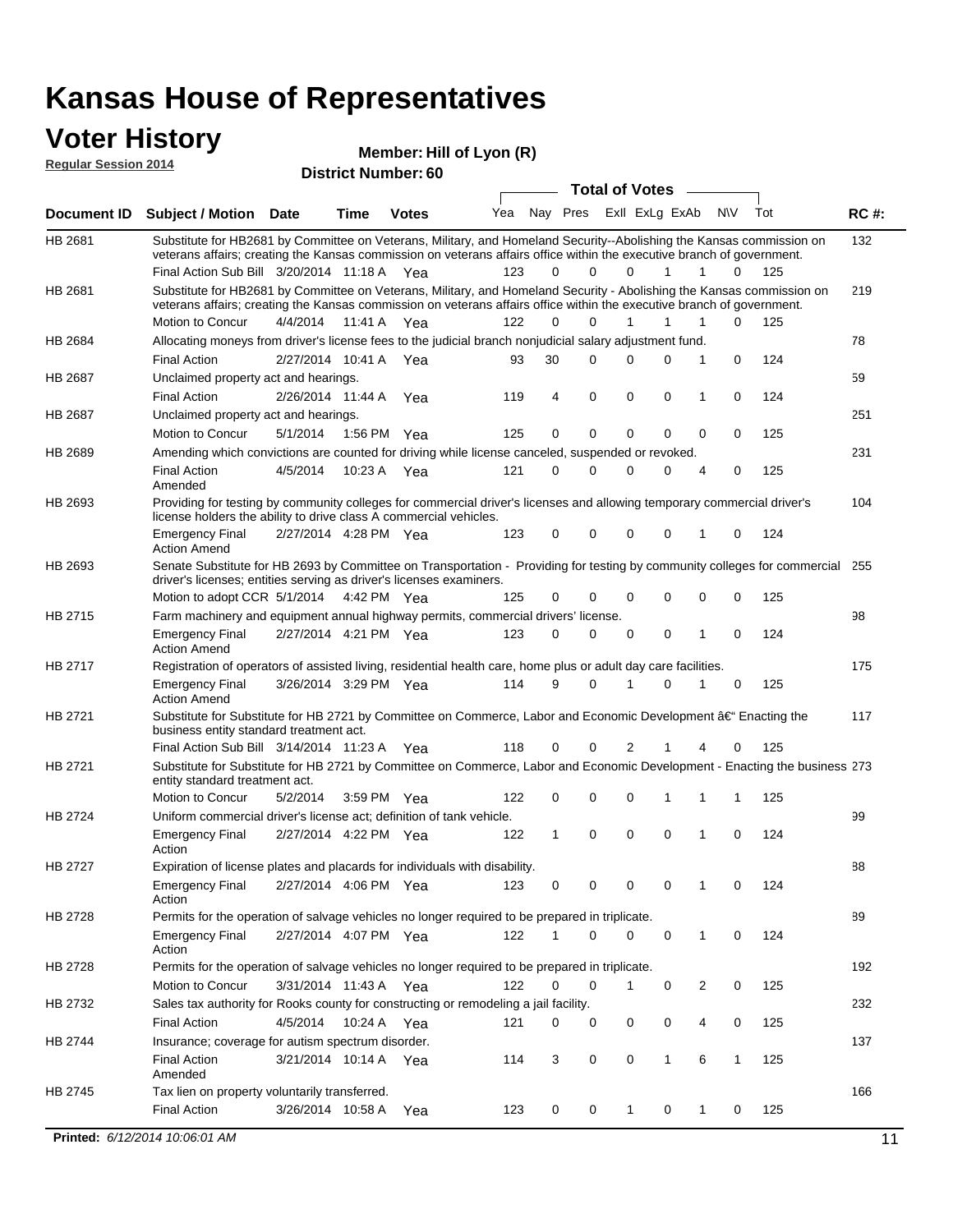### **Voter History**

**Regular Session 2014**

**Member: Hill of Lyon (R)** 

|                 |                                                                                                                                                                                                                                                      |                       |             |              |     |             |          | <b>Total of Votes</b> |             |                |             |     |             |
|-----------------|------------------------------------------------------------------------------------------------------------------------------------------------------------------------------------------------------------------------------------------------------|-----------------------|-------------|--------------|-----|-------------|----------|-----------------------|-------------|----------------|-------------|-----|-------------|
|                 | Document ID Subject / Motion Date                                                                                                                                                                                                                    |                       | Time        | <b>Votes</b> | Yea | Nay Pres    |          | Exll ExLg ExAb        |             |                | N\V         | Tot | <b>RC#:</b> |
| HB 2755         | Repealing the sunset on the Kansas taxpayer transparency act.                                                                                                                                                                                        |                       |             |              |     |             |          |                       |             |                |             |     | 140         |
|                 | <b>Final Action</b>                                                                                                                                                                                                                                  | 3/24/2014 10:13 A     |             | Yea          | 122 | 0           | 0        | 0                     | 0           | 3              | 0           | 125 |             |
| HB 2767         | State child death review board.                                                                                                                                                                                                                      |                       |             |              |     |             |          |                       |             |                |             |     | 167         |
|                 | <b>Final Action</b><br>Amended                                                                                                                                                                                                                       | 3/26/2014 10:59 A     |             | Yea          | 123 | 0           | 0        | 1                     | 0           | 1              | 0           | 125 |             |
| <b>HCR 5029</b> | Urging the Kansas bureau of investigation to establish a blue alert system for the state of Kansas.                                                                                                                                                  |                       |             |              |     |             |          |                       |             |                |             |     | 95          |
|                 | <b>Emergency Final</b><br><b>Action Amend</b>                                                                                                                                                                                                        | 2/27/2014 4:15 PM Yea |             |              | 121 | 2           | 0        | 0                     | 0           | 1              | 0           | 124 |             |
| <b>HCR 5031</b> | Urging Congress to provide for the prompt payment of disability compensation to U.S. Veterans.                                                                                                                                                       |                       |             |              |     |             |          |                       |             |                |             |     | 125         |
|                 | <b>Final Action</b>                                                                                                                                                                                                                                  | 3/19/2014 11:21 A Yea |             |              | 122 | $\Omega$    | $\Omega$ | 0                     | 1           | $\overline{2}$ | 0           | 125 |             |
| HR 6049         | Resolution encouraging the creation of a Kansas plan for comprehensive treatment of chronic obstruction pulmonary<br>disease.                                                                                                                        |                       |             |              |     |             |          |                       |             |                |             |     | 109         |
|                 | <b>Emergency Final</b><br><b>Action Amend</b>                                                                                                                                                                                                        | 3/6/2014              | 11:24 A Yea |              | 120 | 0           | 0        | 2                     | 1           | 2              | $\mathbf 0$ | 125 |             |
| HR 6063         | Urging the President to extend the qualifications for the Women's Army Corps Service Medal.                                                                                                                                                          |                       |             |              |     |             |          |                       |             |                |             |     | 143         |
|                 | <b>Final Action</b>                                                                                                                                                                                                                                  | 3/25/2014 10:11 A Yea |             |              | 123 | $\Omega$    | 0        | 1                     | $\mathbf 0$ | 1              | 0           | 125 |             |
| SB 40           | House Substitute for SB 40 by Committee on Corrections and Juvenile Justice †Secretary of corrections; including juvenile<br>offenders in the prison made goods act; authorizing use of correctional industries funds for payment of                 |                       |             |              |     |             |          |                       |             |                |             |     | 123         |
|                 | Final Action Sub Bill 3/17/2014 11:23 A Yea                                                                                                                                                                                                          |                       |             |              | 123 | 0           | 0        | 0                     | 0           | 2              | 0           | 125 |             |
| SB 54           | Medical assistance recovery program; rules and regulations.                                                                                                                                                                                          |                       |             |              |     |             |          |                       |             |                |             |     | 174         |
|                 | <b>Emergency Final</b><br><b>Action Amend</b>                                                                                                                                                                                                        | 3/26/2014 3:28 PM Yea |             |              | 95  | 28          | 0        | 1                     | $\mathbf 0$ | 1              | 0           | 125 |             |
| SB 54           | Amendments to statutes regulating abortions.                                                                                                                                                                                                         |                       |             |              |     |             |          |                       |             |                |             |     | 214         |
|                 | Motion to Adopt CCR 4/4/2014 9:59 AM Yea                                                                                                                                                                                                             |                       |             |              | 112 | 11          | 0        | 1                     | $\mathbf 0$ | 1              | 0           | 125 |             |
| SB 63           | State use law; purchases by municipalities; committee sunset date and chairperson selection.                                                                                                                                                         |                       |             |              |     |             |          |                       |             |                |             |     | 280         |
|                 | Motion to adopt CCR 5/2/2014                                                                                                                                                                                                                         |                       | 8:52 PM Yea |              | 124 | $\mathbf 0$ | 0        | 0                     | $\mathbf 0$ | 1              | 0           | 125 |             |
| SB 99           | Lobbyists defined.                                                                                                                                                                                                                                   |                       |             |              |     |             |          |                       |             |                |             |     | 184         |
|                 | <b>Emergency Final</b><br>Action                                                                                                                                                                                                                     | 3/26/2014 3:41 PM Yea |             |              | 117 | 6           | 0        | 1                     | $\mathbf 0$ | 1              | $\mathbf 0$ | 125 |             |
| SB 147          | House Substitute for SB 147 by Committee on Agriculture and Natural Resources †Amending the powers and duties of the 133<br>Kansas department of agriculture division of conservation and the state conservation commission.                         |                       |             |              |     |             |          |                       |             |                |             |     |             |
|                 | Final Action Sub Bill 3/20/2014 11:19 A Yea<br>Amended                                                                                                                                                                                               |                       |             |              | 123 | 0           | $\Omega$ | 0                     | 1           | 1              | 0           | 125 |             |
| SB 218          | House Substitute for SB 218 by Committee on Appropriations-Education; relating to the financing and instruction thereof;<br>making and concerning appropriations for the fiscal years ending June 30, 2014, and June 30, 2015, for certain agencies. |                       |             |              |     |             |          |                       |             |                |             |     | 226         |
|                 | Final Action Sub Bill 4/4/2014 6:17 PM Yea<br>Amended                                                                                                                                                                                                |                       |             |              | 91  | 31          | $\Omega$ | 0                     | 1           | 2              | 0           | 125 |             |
| SB 218          | House Substitute for SB 218 by Committee on Appropriations-Education; relating to the financing and instruction thereof;                                                                                                                             |                       |             |              |     |             |          |                       |             |                |             |     | 237         |
|                 | making and concerning appropriations for the fiscal years ending June 30, 2014, and June 30, 2015, for certain agencies.<br>Sub Motion to Adopt 4/6/2014 12:51 A Nay<br><b>CCR</b>                                                                   |                       |             |              | 55  | 67          | 0        | 0                     | 0           | 3              | 0           | 125 |             |
| SB 231          | House Substitute for SB 231 †Concerning valuation and appeals; renaming the state court of tax appeals; timing of<br>decisions.                                                                                                                      |                       |             |              |     |             |          |                       |             |                |             |     | 134         |
|                 | Final Action Sub Bill 3/20/2014 11:21 A Yea<br>Amended                                                                                                                                                                                               |                       |             |              | 123 | 0           | 0        | 0                     | 1           | 1              | 0           | 125 |             |
| SB 231          | House Substitute for SB 231 - Concerning valuation and appeals; renaming the state court of tax appeals; timing of<br>decisions                                                                                                                      |                       |             |              |     |             |          |                       |             |                |             |     | 281         |
|                 | Motion to Adopt CCR 5/2/2014 8:56 PM Yea                                                                                                                                                                                                             |                       |             |              | 124 | 0           | 0        | 0                     | 0           | 1              | 0           | 125 |             |
| SB 245          | House Substitute for SB 245 by Committee on Appropriations - Appropriations for FY 2014, FY 2015, and FY 2016 for the<br>department of corrections; capital improvement projects.                                                                    |                       |             |              |     |             |          |                       |             |                |             |     | 13          |
|                 | Final Action Sub Bill 2/13/2014 11:34 A<br>Amended                                                                                                                                                                                                   |                       |             | Nav          | 79  | 41          | 0        | 3                     | 0           | 1              | 0           | 124 |             |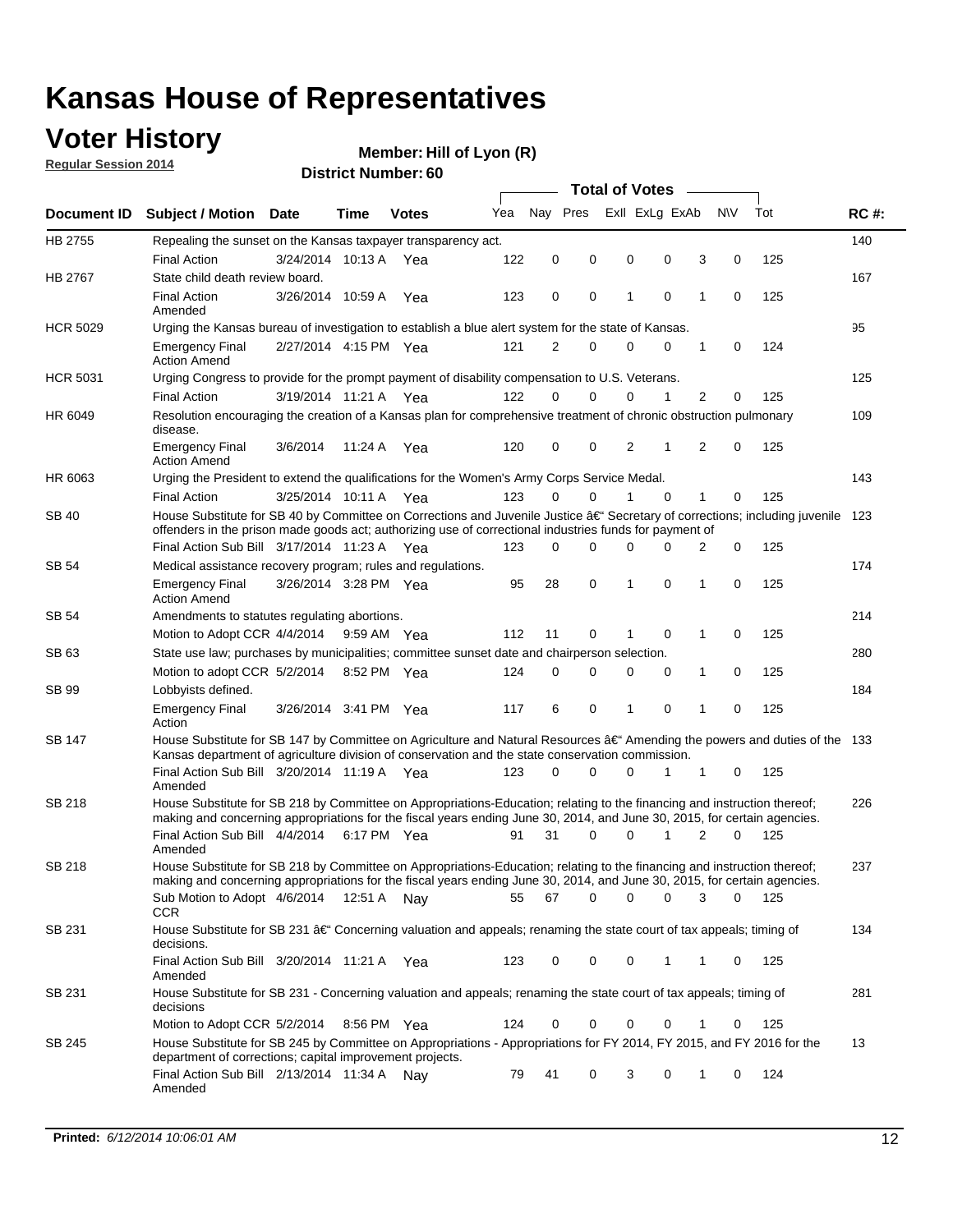#### **Voter History**

#### **Member: Hill of Lyon (R)**

**Regular Session 2014**

|                    | <b>Total of Votes</b>                                                                                                                                                                                                                                                                                                                                                                                                                                                                                                                                                                                                                                                                                                                                                                                         |                       |                       |              |     |    |          |          |   |                         |                |             |     |             |
|--------------------|---------------------------------------------------------------------------------------------------------------------------------------------------------------------------------------------------------------------------------------------------------------------------------------------------------------------------------------------------------------------------------------------------------------------------------------------------------------------------------------------------------------------------------------------------------------------------------------------------------------------------------------------------------------------------------------------------------------------------------------------------------------------------------------------------------------|-----------------------|-----------------------|--------------|-----|----|----------|----------|---|-------------------------|----------------|-------------|-----|-------------|
| <b>Document ID</b> | <b>Subject / Motion Date</b>                                                                                                                                                                                                                                                                                                                                                                                                                                                                                                                                                                                                                                                                                                                                                                                  |                       | Time                  | <b>Votes</b> | Yea |    |          |          |   | Nay Pres ExII ExLg ExAb | <b>NV</b>      |             | Tot | <b>RC#:</b> |
| <b>SB 245</b>      | House Substitute for SB 245 by Committee on Appropriations - Education funding; relating to mineral production; creating the<br>mineral production education fund, crediting 20% of remainder from oil and gas tax into such fund, moneys expended on<br>education; abolishing the oil and gas valuation depletion trust fund; allowing the counties to retain funds already in such<br>county's oil and gas valuation depletion trust fund; concerning school financing sources; proceeds from the tax levied by a<br>school district under authority of K.S.A. 2013 Supp. 72-6431, remitted to the state treasury to the credit of the state school<br>district finance fund not to the district's general fund; making and concerning appropriations for fiscal year 2017.<br>Motion to adopt CCR 5/1/2014 |                       |                       | 5:06 PM Yea  | 88  | 37 | $\Omega$ | $\Omega$ |   | 0                       | $\mathbf 0$    | 0           | 125 | 258         |
| SB 248             | Victim notification prior to release of certain inmates.                                                                                                                                                                                                                                                                                                                                                                                                                                                                                                                                                                                                                                                                                                                                                      |                       |                       |              |     |    |          |          |   |                         |                |             |     | 119         |
|                    | <b>Final Action</b>                                                                                                                                                                                                                                                                                                                                                                                                                                                                                                                                                                                                                                                                                                                                                                                           |                       | 3/17/2014 11:18 A Yea |              | 122 | 0  | 0        | 0        |   | 0                       | $\overline{c}$ | 1           | 125 |             |
| SB 254             | Medical assistance recovery program; rules and regulations.                                                                                                                                                                                                                                                                                                                                                                                                                                                                                                                                                                                                                                                                                                                                                   |                       |                       |              |     |    |          |          |   |                         |                |             |     | 179         |
|                    | <b>Emergency Final</b><br>Action                                                                                                                                                                                                                                                                                                                                                                                                                                                                                                                                                                                                                                                                                                                                                                              |                       | 3/26/2014 3:34 PM Yea |              | 123 | 0  | 0        |          | 1 | 0                       | $\mathbf{1}$   | 0           | 125 |             |
| SB 256             | Attorney general; costs in criminal appeals.                                                                                                                                                                                                                                                                                                                                                                                                                                                                                                                                                                                                                                                                                                                                                                  |                       |                       |              |     |    |          |          |   |                         |                |             |     | 147         |
|                    | <b>Final Action</b><br>Amended                                                                                                                                                                                                                                                                                                                                                                                                                                                                                                                                                                                                                                                                                                                                                                                | 3/25/2014 10:16 A     |                       | Yea          | 119 | 4  | 0        |          | 1 | 0                       | 1              | $\mathbf 0$ | 125 |             |
| SB 256             | Amending the crime of mistreatment of a dependent adult; creating the crime of mistreatment of an elder person; amending<br>the crime of unlawful sexual relations; amending provisions relating to appearance bonds and surety regulation; amending<br>violations of the Kansas racketeer influenced and corrupt organization act; also concerning the attorney general, costs in<br>criminal appeals.                                                                                                                                                                                                                                                                                                                                                                                                       |                       |                       |              |     |    |          |          |   |                         |                |             |     | 236         |
|                    | Motion to Adopt CCR 4/5/2014                                                                                                                                                                                                                                                                                                                                                                                                                                                                                                                                                                                                                                                                                                                                                                                  |                       |                       | 6:52 PM Yea  | 118 | 4  | 0        |          | 0 | 0                       | 3              | $\mathbf 0$ | 125 |             |
| SB 258             | Amending the juvenile statute of limitations to match adult time limitations for sex crimes.                                                                                                                                                                                                                                                                                                                                                                                                                                                                                                                                                                                                                                                                                                                  |                       |                       |              |     |    |          |          |   |                         |                |             |     | 135         |
|                    | <b>Final Action</b><br>Amended                                                                                                                                                                                                                                                                                                                                                                                                                                                                                                                                                                                                                                                                                                                                                                                |                       | 3/20/2014 11:21 A Yea |              | 123 | 0  | 0        |          | 0 | 1                       | $\mathbf{1}$   | $\mathbf 0$ | 125 |             |
| SB 258             | Relating to issuance of certificates of birth resulting in stillbirth.                                                                                                                                                                                                                                                                                                                                                                                                                                                                                                                                                                                                                                                                                                                                        |                       |                       |              |     |    |          |          |   |                         |                |             |     | 259         |
|                    | Motion to Adopt CCR 5/1/2014 5:12 PM Yea                                                                                                                                                                                                                                                                                                                                                                                                                                                                                                                                                                                                                                                                                                                                                                      |                       |                       |              | 121 | 4  | 0        |          | 0 | 0                       | 0              | $\mathbf 0$ | 125 |             |
| SB 263             | Establishing the military funeral honors fund under the adjutant general's office.<br><b>Final Action</b>                                                                                                                                                                                                                                                                                                                                                                                                                                                                                                                                                                                                                                                                                                     |                       | 3/25/2014 10:17 A Yea |              | 123 | 0  | 0        |          | 1 | 0                       | $\mathbf{1}$   | $\mathbf 0$ | 125 | 148         |
|                    | Amended                                                                                                                                                                                                                                                                                                                                                                                                                                                                                                                                                                                                                                                                                                                                                                                                       |                       |                       |              |     |    |          |          |   |                         |                |             |     |             |
| SB 263             | Veterans and military matters; military honors fund; death gratuity; disabled veterans preference, state jobs and contracts;<br>schools on military reservations, funding.<br>Motion to adopt CCR 5/1/2014                                                                                                                                                                                                                                                                                                                                                                                                                                                                                                                                                                                                    |                       |                       | 4:47 PM Yea  | 124 | 0  | 0        |          | 0 | 0                       | $\mathbf 0$    | 1           | 125 | 256         |
| SB 265             | Income definition for Homestead Refund eligibility.                                                                                                                                                                                                                                                                                                                                                                                                                                                                                                                                                                                                                                                                                                                                                           |                       |                       |              |     |    |          |          |   |                         |                |             |     | 113         |
|                    | <b>Final Action</b><br>Amended                                                                                                                                                                                                                                                                                                                                                                                                                                                                                                                                                                                                                                                                                                                                                                                | 3/13/2014 11:23 A Yea |                       |              | 121 | 0  | 0        |          | 1 | 1                       | 2              | 0           | 125 |             |
| SB 265             | Definition of income for homestead refund and SAFESR eligibility; income tax credits for adoption expenses and expenses to 227<br>make dwelling or facility accessible to persons with a disability; income tax deductions, self-employment taxes, expenses<br>related to organ donations, net gain on the sale of certain livestock; withholding, non-resident pass-through entity income;<br>Kansas taxpayer transparency act, sunset; sales tax exemptions.<br>Motion to Adopt CCR 4/4/2014                                                                                                                                                                                                                                                                                                                |                       |                       | 6:29 PM Yea  | 122 | 0  | 0        | 0        |   | 1                       | 2              | 0           | 125 |             |
| SB 266             | Mineral severance tax return file date.                                                                                                                                                                                                                                                                                                                                                                                                                                                                                                                                                                                                                                                                                                                                                                       |                       |                       |              |     |    |          |          |   |                         |                |             |     | 114         |
|                    | <b>Final Action</b><br>Amended                                                                                                                                                                                                                                                                                                                                                                                                                                                                                                                                                                                                                                                                                                                                                                                |                       | 3/13/2014 11:24 A     | Yea          | 121 | 0  | 0        |          | 1 | 1                       | 2              | 0           | 125 |             |
| SB 266             | Severance tax return and payment dates; sales tax authority for Rooks county; property tax exemptions for certain donations<br>of land to the state and for amateur-built aircraft; sales tax exemptions for surface mining equipment and certain charitable<br>organizations.                                                                                                                                                                                                                                                                                                                                                                                                                                                                                                                                |                       |                       |              |     |    |          |          |   |                         |                |             |     | 266         |
|                    | Motion to Adopt CCR 5/2/2014                                                                                                                                                                                                                                                                                                                                                                                                                                                                                                                                                                                                                                                                                                                                                                                  |                       |                       | 3:19 PM Yea  | 122 | 1  | 0        | 0        |   | 1                       | 1              | 0           | 125 |             |
| SB 267             | Insurance; excluding real estate from acceptable security deposits with the commissioner and requiring original handwritten<br>signatures on deposit forms.                                                                                                                                                                                                                                                                                                                                                                                                                                                                                                                                                                                                                                                   |                       |                       |              |     |    |          |          |   |                         |                |             |     | 144         |
|                    | <b>Final Action</b>                                                                                                                                                                                                                                                                                                                                                                                                                                                                                                                                                                                                                                                                                                                                                                                           |                       | 3/25/2014 10:12 A     | Yea          | 123 | 0  | 0        |          | 1 | 0                       | 1              | 0           | 125 |             |
| SB 268             | Insurance; Risk-based capital requirements.                                                                                                                                                                                                                                                                                                                                                                                                                                                                                                                                                                                                                                                                                                                                                                   |                       |                       |              |     |    |          |          |   |                         |                |             |     | 145         |
|                    | <b>Final Action</b>                                                                                                                                                                                                                                                                                                                                                                                                                                                                                                                                                                                                                                                                                                                                                                                           |                       | 3/25/2014 10:13 A Yea |              | 123 | 0  | 0        |          | 1 | 0                       | 1              | 0           | 125 |             |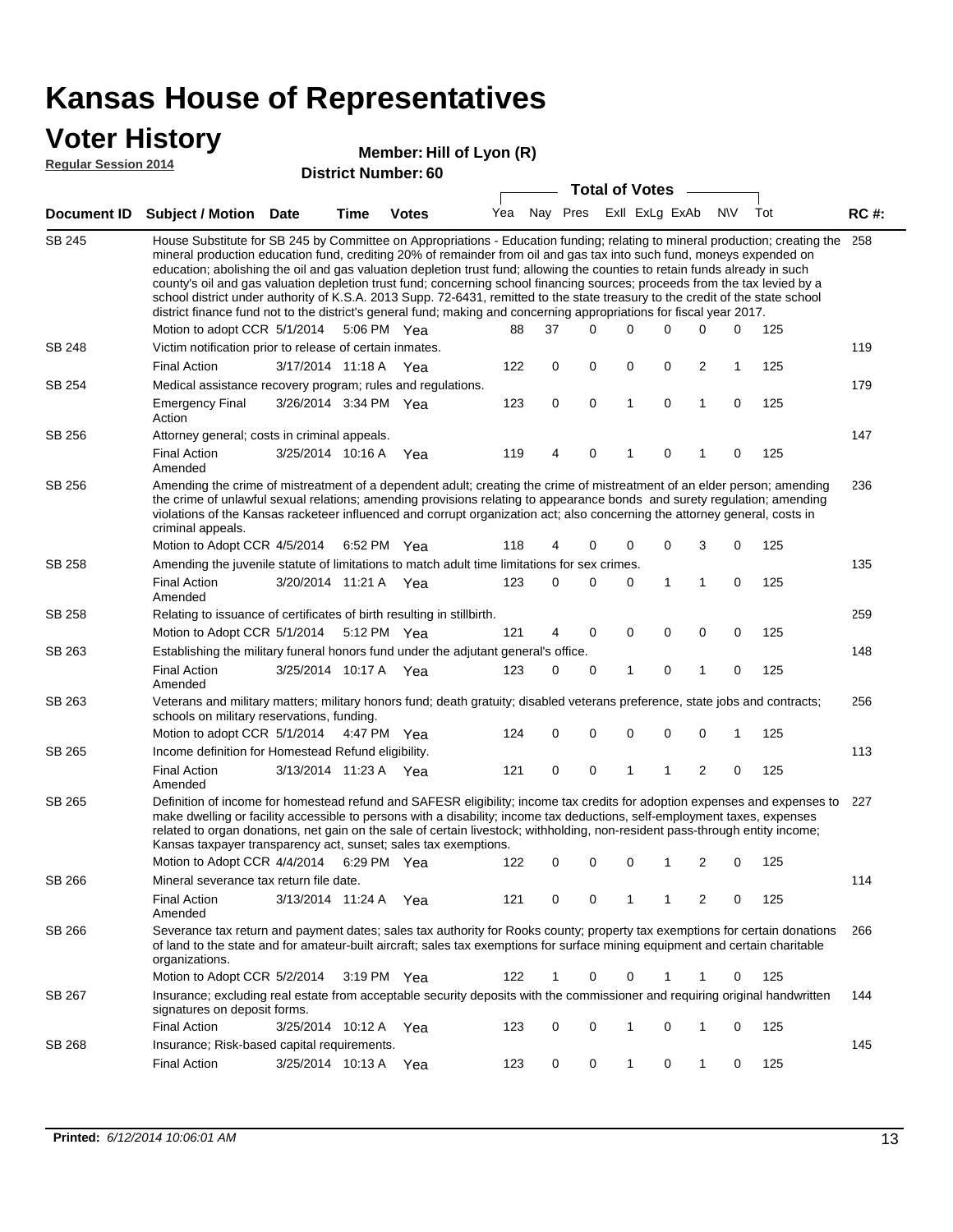### **Voter History**

**Regular Session 2014**

#### **Member: Hill of Lyon (R)**

|               |                                                                                                                                                                                    |                       |             |              |     |    |          |   | <b>Total of Votes</b> |   |   |             |     |             |
|---------------|------------------------------------------------------------------------------------------------------------------------------------------------------------------------------------|-----------------------|-------------|--------------|-----|----|----------|---|-----------------------|---|---|-------------|-----|-------------|
| Document ID   | <b>Subject / Motion</b>                                                                                                                                                            | <b>Date</b>           | Time        | <b>Votes</b> | Yea |    | Nay Pres |   | Exll ExLg ExAb        |   |   | <b>NV</b>   | Tot | <b>RC#:</b> |
| SB 271        | Amending the Kansas medicaid fraud control act.                                                                                                                                    |                       |             |              |     |    |          |   |                       |   |   |             |     | 176         |
|               | <b>Emergency Final</b><br><b>Action Amend</b>                                                                                                                                      | 3/26/2014 3:30 PM Yea |             |              | 123 | 0  | 0        |   | 1                     | 0 | 1 | 0           | 125 |             |
| SB 271        | Amending the Kansas medicaid fraud control act.                                                                                                                                    |                       |             |              |     |    |          |   |                       |   |   |             |     | 228         |
|               | Motion to Adopt CCR 4/4/2014 6:33 PM Yea                                                                                                                                           |                       |             |              | 122 | 0  | 0        |   | 0                     | 1 | 2 | 0           | 125 |             |
| SB 272        | Eliminating the 3% limit on controlled shooting area acreage in a county.                                                                                                          |                       |             |              |     |    |          |   |                       |   |   |             |     | 149         |
|               | <b>Final Action</b>                                                                                                                                                                | 3/25/2014 10:19 A Yea |             |              | 123 | 0  |          | 0 | $\mathbf{1}$          | 0 | 1 | 0           | 125 |             |
| SB 273        | House Substitute for SB 273 by Committee on Transportation â€ <sup>4</sup> Commercial vehicles; regulation and registration thereof.                                               |                       |             |              |     |    |          |   |                       |   |   |             |     | 168         |
|               | Final Action Sub Bill 3/26/2014 11:00 A Yea<br>Amended                                                                                                                             |                       |             |              | 122 | 1  |          | 0 | 1                     | 0 | 1 | 0           | 125 |             |
| SB 273        | Regulation of commercial motor vehicles; exemption from rules and regulations of the Kansas corporation commission.                                                                |                       |             |              |     |    |          |   |                       |   |   |             |     | 265         |
|               | Motion to Adopt CCR 5/2/2014                                                                                                                                                       |                       | 3:10 PM Yea |              | 101 | 22 |          | 0 | 0                     | 1 |   | 0           | 125 |             |
| SB 274        | Political action committees, legislative leadership.                                                                                                                               |                       |             |              |     |    |          |   |                       |   |   |             |     | 169         |
|               | <b>Final Action</b><br>Amended                                                                                                                                                     | 3/26/2014 11:01 A Yea |             |              | 108 | 15 |          | 0 | 1                     | 0 | 1 | 0           | 125 |             |
| SB 278        | Establishing the state board of veterinary examiners within the animal health division of the Kansas department of agriculture<br>for a two-year period.                           |                       |             |              |     |    |          |   |                       |   |   |             |     | 127         |
|               | <b>Final Action</b>                                                                                                                                                                | 3/19/2014 11:24 A     |             | Yea          | 122 | 0  |          | 0 | 0                     | 1 | 2 | 0           | 125 |             |
| SB 284        | Amending the Kansas 911 act.                                                                                                                                                       |                       |             |              |     |    |          |   |                       |   |   |             |     | 124         |
|               | <b>Final Action</b>                                                                                                                                                                | 3/17/2014 11:24 A     |             | Yea          | 121 | 2  |          | 0 | 0                     | 0 | 2 | 0           | 125 |             |
| SB 285        | Optometrists; prohibition against limiting payment for covered services to insurance plan amounts.                                                                                 |                       |             |              |     |    |          |   |                       |   |   |             |     | 150         |
|               | <b>Final Action</b><br>Amended                                                                                                                                                     | 3/25/2014 10:20 A Yea |             |              | 123 | 0  |          | 0 | 1                     | 0 | 1 | 0           | 125 |             |
| SB 286        | Extending sunset date on certain agriculture fees from July 1, 2015, to July 1, 2019.                                                                                              |                       |             |              |     |    |          |   |                       |   |   |             |     | 151         |
|               | <b>Final Action</b><br>Amended                                                                                                                                                     | 3/25/2014 10:23 A Yea |             |              | 76  | 47 |          | 0 | 1                     | 0 | 1 | 0           | 125 |             |
| SB 286        | Agriculture; extending sunset date on certain agriculture fees from July 1, 2015, to July 1, 2018; national day of the cowboy;<br>establishing the local food and farm task force. |                       |             |              |     |    |          |   |                       |   |   |             |     | 264         |
|               | Motion to adopt CCR 5/2/2014 3:04 PM Yea                                                                                                                                           |                       |             |              | 102 | 21 |          | 0 | 0                     | 1 | 1 | 0           | 125 |             |
| SB 306        | Modernizing certain insurance laws to allow use of additional investments.                                                                                                         |                       |             |              |     |    |          |   |                       |   |   |             |     | 173         |
|               | <b>Emergency Final</b><br>Action                                                                                                                                                   | 3/26/2014 3:26 PM Yea |             |              | 123 | 0  | 0        |   | 1                     | 0 | 1 | $\mathbf 0$ | 125 |             |
| <b>SB 308</b> | Updating the Kansas no-call act.                                                                                                                                                   |                       |             |              |     |    |          |   |                       |   |   |             |     | 138         |
|               | <b>Final Action</b>                                                                                                                                                                | 3/21/2014 10:15 A     |             | Yea          | 117 | 0  | 0        |   | 0                     | 1 | 6 | 1           | 125 |             |
| SB 309        | Health insurance coverage for qualified professional associations.                                                                                                                 |                       |             |              |     |    |          |   |                       |   |   |             |     | 182         |
|               | <b>Emergency Final</b><br>Action                                                                                                                                                   | 3/26/2014 3:38 PM Yea |             |              | 122 | 1  |          | 0 | 1                     | 0 | 1 | 0           | 125 |             |
| SB 310        | Grand juries; crimes to consider; amendment of indictment.                                                                                                                         |                       |             |              |     |    |          |   |                       |   |   |             |     | 180         |
|               | <b>Emergency Final</b><br>Action                                                                                                                                                   | 3/26/2014 3:35 PM Yea |             |              | 122 | 1  |          | 0 | 1                     | 0 | 1 | 0           | 125 |             |
| SB 311        | Increasing the noneconomic damages cap and changing rules related to expert evidence.                                                                                              |                       |             |              |     |    |          |   |                       |   |   |             |     | 142         |
|               | <b>Final Action</b><br>Amended                                                                                                                                                     | 3/24/2014 10:17 A Yea |             |              | 119 | 3  |          | 0 | 0                     | 0 | 3 | 0           | 125 |             |
| SB 311        | Increasing the noneconomic damages cap, changing rules related to expert evidence and repealing statutes pertaining to<br>collateral source benefits.                              |                       |             |              |     |    |          |   |                       |   |   |             |     | 203         |
|               | Motion to adopt CCR 4/3/2014 6:15 PM Yea                                                                                                                                           |                       |             |              | 120 | 4  |          | 0 | 0                     | 0 | 1 | 0           | 125 |             |
| SB 321        | Return of premiums separate from notice of denial of coverage.                                                                                                                     |                       |             |              |     |    |          |   |                       |   |   |             |     | 146         |
|               | <b>Final Action</b>                                                                                                                                                                | 3/25/2014 10:15 A Yea |             |              | 123 | 0  |          | 0 | 1                     | 0 | 1 | 0           | 125 |             |
| SB 329        | Clarifying court orders relating to parents in juvenile offender cases.                                                                                                            |                       |             |              |     |    |          |   |                       |   |   |             |     | 136         |
|               | <b>Final Action</b><br>Amended                                                                                                                                                     | 3/20/2014 11:23 A Yea |             |              | 123 | 0  |          | 0 | 0                     | 1 | 1 | 0           | 125 |             |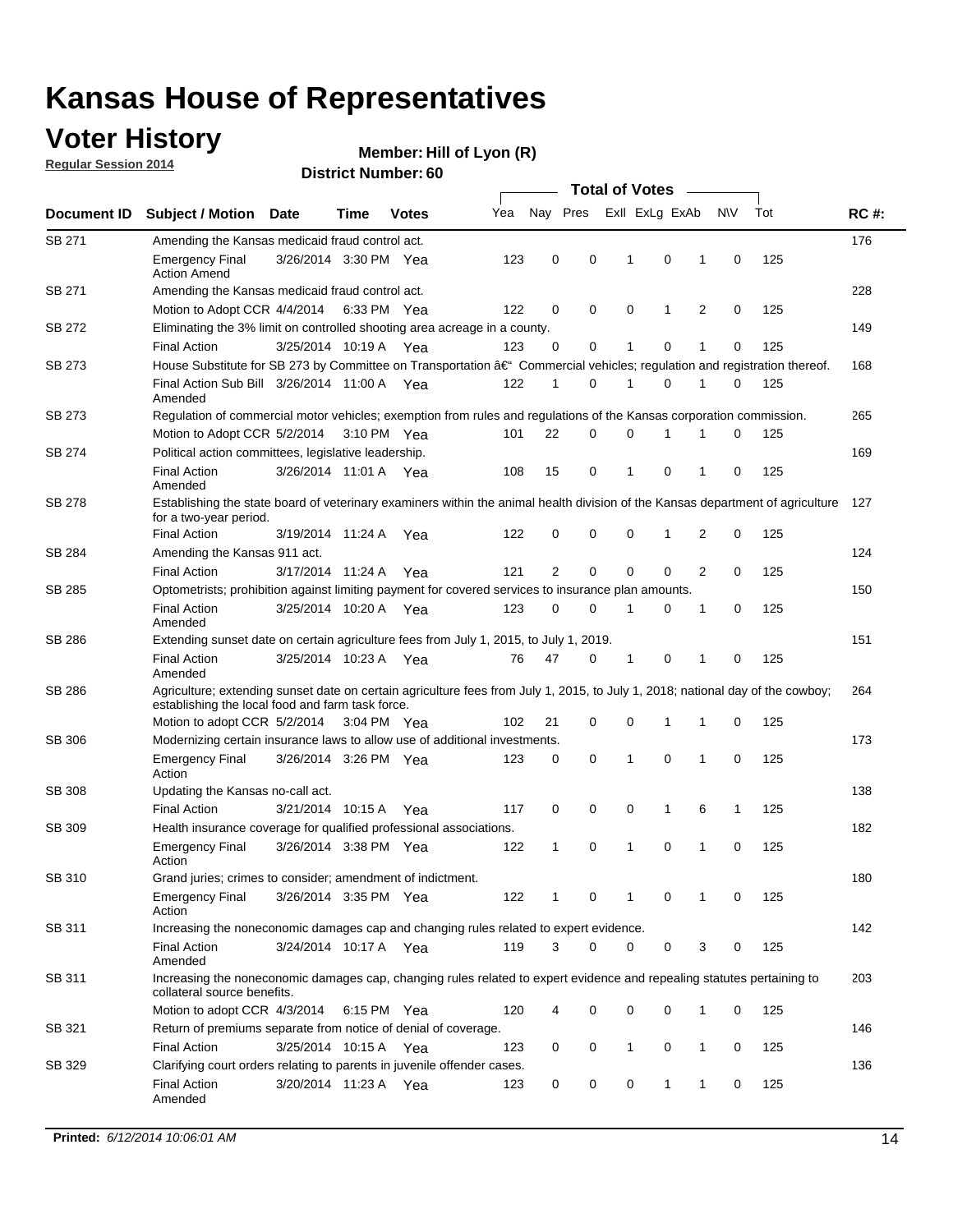#### **Voter History**

**Regular Session 2014**

| <b>District Number: 60</b> |  |
|----------------------------|--|
|                            |  |

|                    |                                                                                                                                                                    |                       |             |              |     |              |   | <b>Total of Votes</b> |                |              |           |     |             |
|--------------------|--------------------------------------------------------------------------------------------------------------------------------------------------------------------|-----------------------|-------------|--------------|-----|--------------|---|-----------------------|----------------|--------------|-----------|-----|-------------|
| <b>Document ID</b> | <b>Subject / Motion Date</b>                                                                                                                                       |                       | Time        | <b>Votes</b> | Yea | Nay Pres     |   |                       | Exll ExLg ExAb |              | <b>NV</b> | Tot | <b>RC#:</b> |
| SB 329             | Clarifying court orders relating to parents in juvenile offender cases and changing the statute of limitations on certain juvenile<br>offenses.                    |                       |             |              |     |              |   |                       |                |              |           |     | 242         |
|                    | Motion to adopt CCR 4/30/2014 3:23 PM Yea                                                                                                                          |                       |             |              | 122 | 1            | 0 | 1                     | 1              | 0            | 0         | 125 |             |
| <b>SB 344</b>      | Special permits, oversized loads, transportation of hay or feed stuffs.                                                                                            |                       |             |              |     |              |   |                       |                |              |           |     | 152         |
|                    | <b>Final Action</b><br>Amended                                                                                                                                     | 3/25/2014 10:24 A     |             | Yea          | 122 | $\mathbf{1}$ | 0 | 1                     | $\mathbf 0$    | 1            | 0         | 125 |             |
| SB 349             | Boiler safety act; deputy inspectors.                                                                                                                              |                       |             |              |     |              |   |                       |                |              |           |     | 128         |
|                    | <b>Final Action</b><br>Amended                                                                                                                                     | 3/19/2014 11:25 A     |             | Yea          | 119 | 3            | 0 | 0                     | 1              | 2            | 0         | 125 |             |
| SB 349             | Board of technical professions; recodification of professions and scope of practice, other; boiler safety act, deputy<br>inspectors.                               |                       |             |              |     |              |   |                       |                |              |           |     | 215         |
|                    | Motion to Adopt CCR 4/4/2014                                                                                                                                       |                       | 10:02 A     | Yea          | 112 | 11           | 0 | 1                     | 0              | 1            | 0         | 125 |             |
| SB 351             | Vehicle identification numbers; penalties; damages.                                                                                                                |                       |             |              |     |              |   |                       |                |              |           |     | 153         |
|                    | <b>Final Action</b>                                                                                                                                                | 3/25/2014 10:25 A     |             | Yea          | 123 | 0            | 0 | 1                     | 0              | 1            | 0         | 125 |             |
| SB 357             | Increasing the number of allowable hunter education deferrals.                                                                                                     |                       |             |              |     |              |   |                       |                |              |           |     | 154         |
|                    | <b>Final Action</b><br>Amended                                                                                                                                     | 3/25/2014 10:26 A     |             | Yea          | 97  | 26           | 0 | 1                     | 0              | 1            | 0         | 125 |             |
| SB 357             | Authorizing land purchases by the state; amending process state uses to address seized wildlife; increasing the number of<br>allowable hunter education deferrals. |                       |             |              |     |              |   |                       |                |              |           |     | 275         |
|                    | Motion to Adopt CCR 5/2/2014                                                                                                                                       |                       | 7:53 PM Yea |              | 113 | 11           | 0 | 0                     | $\mathbf 0$    | 1            | 0         | 125 |             |
| SB 359             | Relating to asbestos-related liability.                                                                                                                            |                       |             |              |     |              |   |                       |                |              |           |     | 177         |
|                    | <b>Emergency Final</b><br>Action                                                                                                                                   | 3/26/2014 3:32 PM Yea |             |              | 94  | 29           | 0 | 1                     | $\mathbf 0$    | 1            | 0         | 125 |             |
| <b>SB 367</b>      | Creating the student data privacy act.                                                                                                                             |                       |             |              |     |              |   |                       |                |              |           |     | 186         |
|                    | <b>Emergency Final</b><br><b>Action Amend</b>                                                                                                                      | 3/26/2014 3:43 PM Yea |             |              | 119 | 4            | 0 | 1                     | $\mathbf 0$    | $\mathbf{1}$ | 0         | 125 |             |
| SB 367             | Creating the student data privacy act.                                                                                                                             |                       |             |              |     |              |   |                       |                |              |           |     | 245         |
|                    | Motion to adopt CCR 4/30/2014 3:41 PM Yea                                                                                                                          |                       |             |              | 123 | 0            | 0 | 1                     |                | $\mathbf 0$  | 0         | 125 |             |
| SB 371             | Amending employment security law regarding disposition of penalty funds and disclosure of confidential information.                                                |                       |             |              |     |              |   |                       |                |              |           |     | 129         |
|                    | <b>Final Action</b>                                                                                                                                                | 3/19/2014 11:27 A     |             | Yea          | 90  | 32           | 0 | $\mathbf 0$           | 1              | 2            | 0         | 125 |             |
| <b>SB 372</b>      | Amending the shared work unemployment compensation program; layoff aversion.                                                                                       |                       |             |              |     |              |   |                       |                |              |           |     | 155         |
|                    | <b>Final Action</b>                                                                                                                                                | 3/25/2014 10:28 A     |             | Yea          | 123 | 0            | 0 | 1                     | 0              | 1            | 0         | 125 |             |
| SB 402             | Amending statutes related to the Kansas criminal justice information system committee.                                                                             |                       |             |              |     |              |   |                       |                |              |           |     | 178         |
|                    | <b>Emergency Final</b><br>Action                                                                                                                                   | 3/26/2014 3:33 PM Yea |             |              | 123 | 0            | 0 | 1                     | 0              | 1            | 0         | 125 |             |
| SB 423             | Authorizing Department of Administration to sell Landon and Eisenhower state office buildings.                                                                     |                       |             |              |     |              |   |                       |                |              |           |     | 233         |
|                    | <b>Final Action</b><br>Amended                                                                                                                                     | 4/5/2014              | 10:28 A     | Nay          | 66  | 55           | 0 | 0                     | 0              | 4            | 0         | 125 |             |
| SB 424             | Amending the statutory requirements for a valid hospital lien.                                                                                                     |                       |             |              |     |              |   |                       |                |              |           |     | 183         |
|                    | <b>Emergency Final</b><br>Action                                                                                                                                   | 3/26/2014 3:39 PM Yea |             |              | 115 | 8            | 0 | 1                     | 0              | 1            | 0         | 125 |             |
| SCR 1618           | Substitute for SCR 1618 by Committee on Federal and State Affairs -- State constitutional amendment authorizing raffles.                                           |                       |             |              |     |              |   |                       |                |              |           |     | 170         |
|                    | Final Action Sub Bill 3/26/2014 11:06 A Yea                                                                                                                        |                       |             |              | 102 | 19           | 2 | 1                     | $\mathbf 0$    | 1            | 0         | 125 |             |
| SCR 1620           | Port authority; creation in Stafford, Kansas.                                                                                                                      |                       |             |              |     |              |   |                       |                |              |           |     | 234         |
|                    | <b>Final Action</b>                                                                                                                                                | 4/5/2014              | 10:29 A     | Yea          | 121 | 0            | 0 | 0                     | 0              | 4            | 0         | 125 |             |